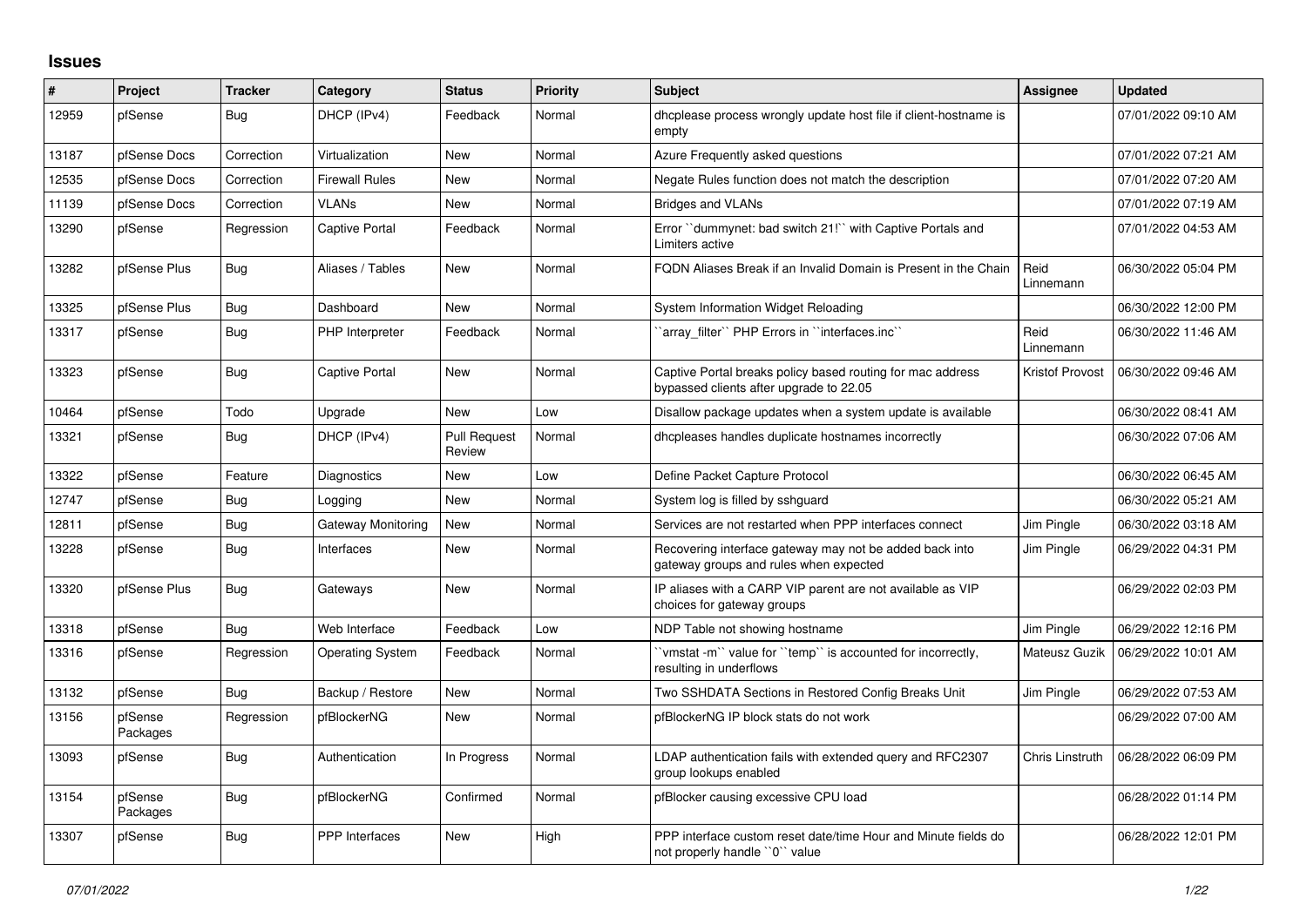| ∦     | Project | <b>Tracker</b> | Category                        | <b>Status</b>                 | <b>Priority</b> | <b>Subject</b>                                                                                                                                 | <b>Assignee</b>                | <b>Updated</b>      |
|-------|---------|----------------|---------------------------------|-------------------------------|-----------------|------------------------------------------------------------------------------------------------------------------------------------------------|--------------------------------|---------------------|
| 13289 | pfSense | <b>Bug</b>     | Backup / Restore                | New                           | Low             | Attempting to restore a 0 byte "config.xml" prints an error that<br>the file cannot be read                                                    |                                | 06/28/2022 12:01 PM |
| 13304 | pfSense | Feature        | <b>Traffic Shaper</b><br>(ALTQ) | <b>Pull Request</b><br>Review | Normal          | Add Broadcom Netextreme II (bxe) to the altg capable check                                                                                     |                                | 06/28/2022 12:01 PM |
| 13303 | pfSense | <b>Bug</b>     | <b>Dynamic DNS</b>              | <b>Pull Request</b><br>Review | Normal          | DynDNS - DNSExit no longer working                                                                                                             | Koen Zomers                    | 06/28/2022 12:01 PM |
| 13298 | pfSense | Bug            | Dynamic DNS                     | <b>Pull Request</b><br>Review | Normal          | Dynv6 does not check response code when updating                                                                                               | <b>Tiago Beling</b><br>d'Avila | 06/28/2022 12:01 PM |
| 13295 | pfSense | <b>Bug</b>     | Gateway Monitoring              | <b>Pull Request</b><br>Review | Normal          | Incorrect function parameters for "get dpinger status()" call in<br>`gwlb.inc``                                                                |                                | 06/28/2022 12:01 PM |
| 13272 | pfSense | <b>Bug</b>     | Captive Portal                  | <b>Pull Request</b><br>Review | Very Low        | Voucher CSV output has leading space before voucher code                                                                                       | Jim Pingle                     | 06/28/2022 12:01 PM |
| 13258 | pfSense | Bug            | Console Menu                    | <b>Pull Request</b><br>Review | Low             | secret menu option 100                                                                                                                         | Jim Pingle                     | 06/28/2022 12:01 PM |
| 13310 | pfSense | <b>Bug</b>     | Rules / NAT                     | Feedback                      | Normal          | Each line in the NPt destination IPv6 prefix list also contains the<br>network of the previous line when multiple choices are present          | Jim Pingle                     | 06/28/2022 12:01 PM |
| 13254 | pfSense | <b>Bug</b>     | <b>DNS Resolver</b>             | <b>New</b>                    | Normal          | DNS resolver does not update "unbound.conf" file during link<br>down events                                                                    |                                | 06/28/2022 12:01 PM |
| 13253 | pfSense | <b>Bug</b>     | DHCP (IPv6)                     | New                           | Normal          | 'dhcp6c'' is not restarted when applying settings when multiple<br>WANs are configured for DHCP6                                               |                                | 06/28/2022 12:01 PM |
| 13250 | pfSense | Todo           | DHCP (IPv4)                     | <b>New</b>                    | Very Low        | Clean up DHCP Server option language                                                                                                           | Jim Pingle                     | 06/28/2022 12:01 PM |
| 13240 | pfSense | <b>Bug</b>     | Rules / NAT                     | <b>New</b>                    | Normal          | User is forced to pick an NPt destination IPv6 prefix length even<br>when choosing a drop-down entry which contains a defined<br>prefix length | Jim Pingle                     | 06/28/2022 12:01 PM |
| 13245 | pfSense | Feature        | Aliases / Tables                | <b>Pull Request</b><br>Review | Normal          | Type column on Alias lists                                                                                                                     | Jim Pingle                     | 06/28/2022 12:01 PM |
| 13243 | pfSense | Bug            | OpenVPN                         | <b>Pull Request</b><br>Review | Normal          | OpenVPN status for multi-user VPN shows info icon to display<br>RADIUS rules when there are none to display                                    | Marcos<br>Mendoza              | 06/28/2022 12:01 PM |
| 13225 | pfSense | <b>Bug</b>     | Interfaces                      | <b>New</b>                    | Normal          | Bridges with QinQ interfaces not properly set up at boot                                                                                       | <b>Viktor Gurov</b>            | 06/28/2022 12:01 PM |
| 13102 | pfSense | <b>Bug</b>     | <b>IPsec</b>                    | <b>New</b>                    | Normal          | Deleting an IPSec tunnel doesn't destroy the SA (SADs/SPDs),<br>causes crash in status_ipsec.php                                               | Viktor Gurov                   | 06/28/2022 12:01 PM |
| 13076 | pfSense | <b>Bug</b>     | Gateway Monitoring              | New                           | Normal          | Marking a gateway as down does not affect IPsec entries using<br>gateway groups                                                                |                                | 06/28/2022 12:01 PM |
| 13218 | pfSense | Bug            | Interfaces                      | <b>Pull Request</b><br>Review | Normal          | GIF-based interface MTU is assigned to parent interface on boot   Viktor Gurov<br>when parent interface is a LAGG                              |                                | 06/28/2022 12:01 PM |
| 13124 | pfSense | Feature        | Web Interface                   | <b>Pull Request</b><br>Review | Normal          | Option to wait for interface selection before displaying firewall<br>rules                                                                     |                                | 06/28/2022 12:01 PM |
| 13014 | pfSense | <b>Bug</b>     | <b>IPsec</b>                    | New                           | Normal          | Charon.vici can get in a bad state                                                                                                             | Mateusz Guzik                  | 06/28/2022 12:01 PM |
| 12960 | pfSense | Bug            | Installer                       | New                           | Normal          | VGA installer image defaults to serial console, serial console is<br>default in GUI settings                                                   |                                | 06/28/2022 12:01 PM |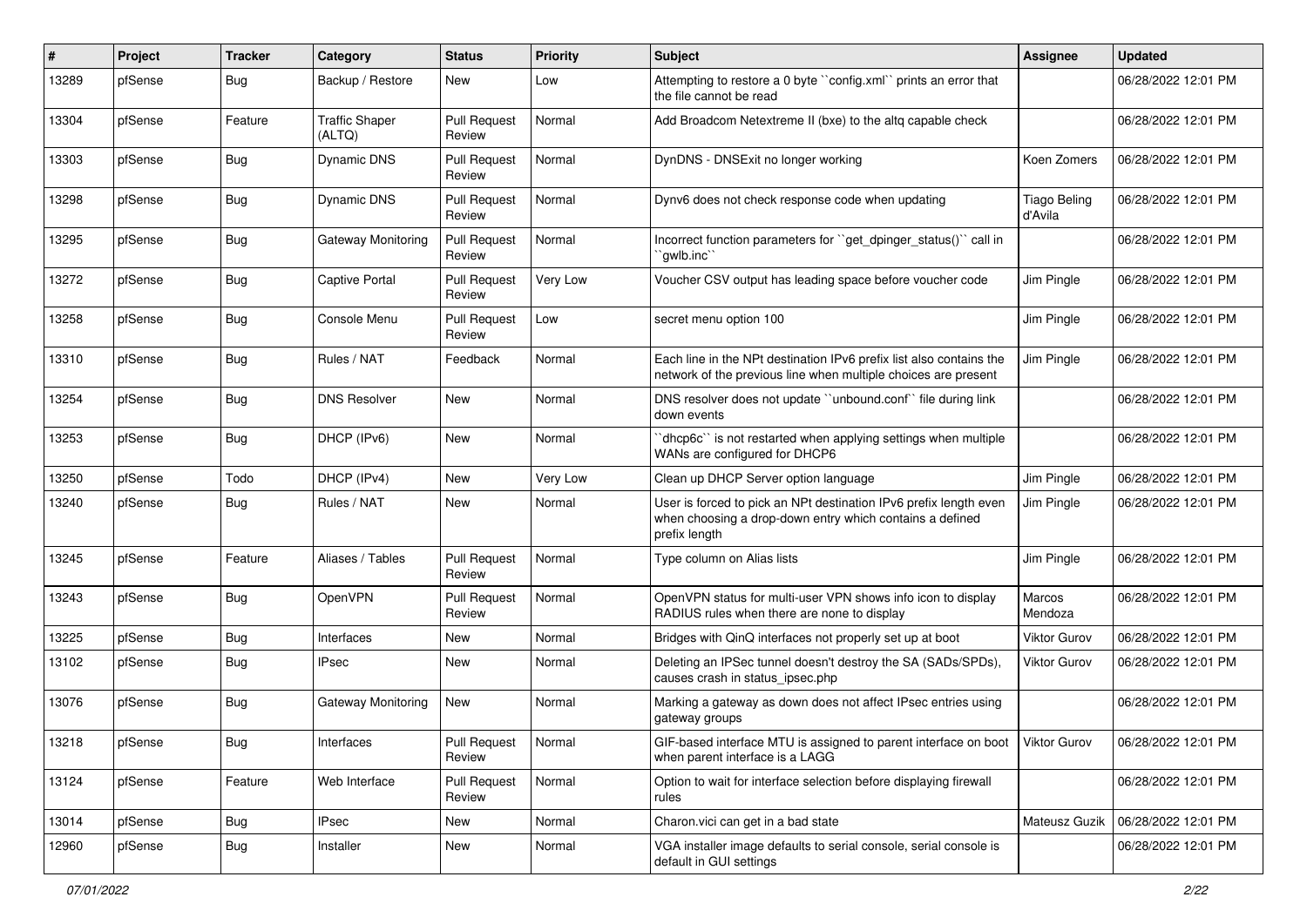| ∦     | Project | <b>Tracker</b> | Category             | <b>Status</b>                 | <b>Priority</b> | Subject                                                                                                          | <b>Assignee</b>     | <b>Updated</b>      |
|-------|---------|----------------|----------------------|-------------------------------|-----------------|------------------------------------------------------------------------------------------------------------------|---------------------|---------------------|
| 12942 | pfSense | Bug            | Gateways             | New                           | Normal          | Code to kill states for old gateway when reconnecting an<br>interface is incorrect                               | Jim Pingle          | 06/28/2022 12:01 PM |
| 12782 | pfSense | Todo           | Build / Release      | New                           | Normal          | Disable compatibility flag                                                                                       | <b>Brad Davis</b>   | 06/28/2022 12:01 PM |
| 12768 | pfSense | Feature        | Upgrade              | New                           | Normal          | pfSense-repo: Make sure default config file exists                                                               |                     | 06/28/2022 12:01 PM |
| 12737 | pfSense | Bug            | Certificates         | New                           | Normal          | CApath is not defined by default in curl                                                                         |                     | 06/28/2022 12:01 PM |
| 12947 | pfSense | Bug            | DHCP (IPv6)          | <b>Pull Request</b><br>Review | Normal          | DHCP6 client does not take any action if the interface IPv6<br>address changes during renewal                    |                     | 06/28/2022 12:01 PM |
| 12920 | pfSense | Bug            | Gateway Monitoring   | <b>Pull Request</b><br>Review | Normal          | Gateway behavior differs when the gateway does not exist in<br>config.xml                                        | <b>Viktor Gurov</b> | 06/28/2022 12:01 PM |
| 12757 | pfSense | <b>Bug</b>     | Diagnostics          | <b>Pull Request</b><br>Review | Very Low        | Clean up /etc/inc/filter.inc use of pfctl -F                                                                     |                     | 06/28/2022 12:01 PM |
| 12673 | pfSense | Bug            | Dashboard            | <b>Pull Request</b><br>Review | Normal          | Firewall Logs Widget fails to update at intervals below 5 seconds.                                               | Viktor Gurov        | 06/28/2022 12:01 PM |
| 12645 | pfSense | Bug            | <b>IPsec</b>         | New                           | Normal          | `filterdns`` does not monitor remote IPsec gateways for IPv6<br>address changes                                  | <b>Viktor Gurov</b> | 06/28/2022 12:01 PM |
| 12632 | pfSense | Bug            | Gateways             | New                           | High            | Assigning a /30 WAN IP address at the console does not save<br>the gateway correctly                             |                     | 06/28/2022 12:01 PM |
| 12612 | pfSense | Bug            | <b>DNS Resolver</b>  | New                           | Normal          | DNS Resolver is restarted during every "rc.newwanip" event                                                       |                     | 06/28/2022 12:01 PM |
| 12549 | pfSense | Regression     | <b>IPsec</b>         | New                           | Normal          | Per-user Mobile IPsec settings are not applied to connecting<br>mobile clients                                   | Jim Pingle          | 06/28/2022 12:01 PM |
| 12335 | pfSense | Bug            | <b>IPsec</b>         | New                           | Normal          | IPsec DNS inefficiency                                                                                           | Jim Pingle          | 06/28/2022 12:01 PM |
| 12464 | pfSense | Bug            | Logging              | <b>Pull Request</b><br>Review | Normal          | Syslog Auth messages are sent as Emergency Level                                                                 |                     | 06/28/2022 12:01 PM |
| 12431 | pfSense | Todo           | Web Interface        | <b>Pull Request</b><br>Review | Normal          | GUI pages should use "POST" for AJAX calls, not "GET"                                                            | Viktor Gurov        | 06/28/2022 12:01 PM |
| 12385 | pfSense | <b>Bug</b>     | Virtual IP Addresses | <b>Pull Request</b><br>Review | Normal          | deleteVIP() does not check 1:1 NAT and Outbound NAT rules                                                        | Viktor Gurov        | 06/28/2022 12:01 PM |
| 12225 | pfSense | Bug            | Authentication       | <b>Pull Request</b><br>Review | Normal          | Group membership field is not needed for remote groups                                                           | Viktor Gurov        | 06/28/2022 12:01 PM |
| 12079 | pfSense | Bug            | <b>IGMP Proxy</b>    | <b>New</b>                    | Normal          | IGMPProxy: kernel panic, Sleeping thread owns a non-sleepable<br>lock                                            | Mateusz Guzik       | 06/28/2022 12:01 PM |
| 11296 | pfSense | Bug            | Routing              | New                           | Normal          | Static route targets may still reachable via default route when the<br>gateway they should route through is down | <b>Viktor Gurov</b> | 06/28/2022 12:01 PM |
| 11091 | pfSense | <b>Bug</b>     | Interfaces           | New                           | Normal          | Interfaces set as disabled in the configuration have an UP status<br>in the operating system at boot             | <b>Viktor Gurov</b> | 06/28/2022 12:01 PM |
| 9887  | pfSense | <b>Bug</b>     | Rules / NAT          | New                           | Low             | Rule separator positions change when deleting multiple rules                                                     |                     | 06/28/2022 12:01 PM |
| 3132  | pfSense | <b>Bug</b>     | Gateway Monitoring   | In Progress                   | Normal          | Gateway events for IPv6 affect IPv4 services and vice versa                                                      | Viktor Gurov        | 06/28/2022 12:01 PM |
| 11877 | pfSense | <b>Bug</b>     | Web Interface        | <b>Pull Request</b><br>Review | Very Low        | Labels and description dissapear in firewall_schedule_edit.php                                                   | <b>Viktor Gurov</b> | 06/28/2022 12:01 PM |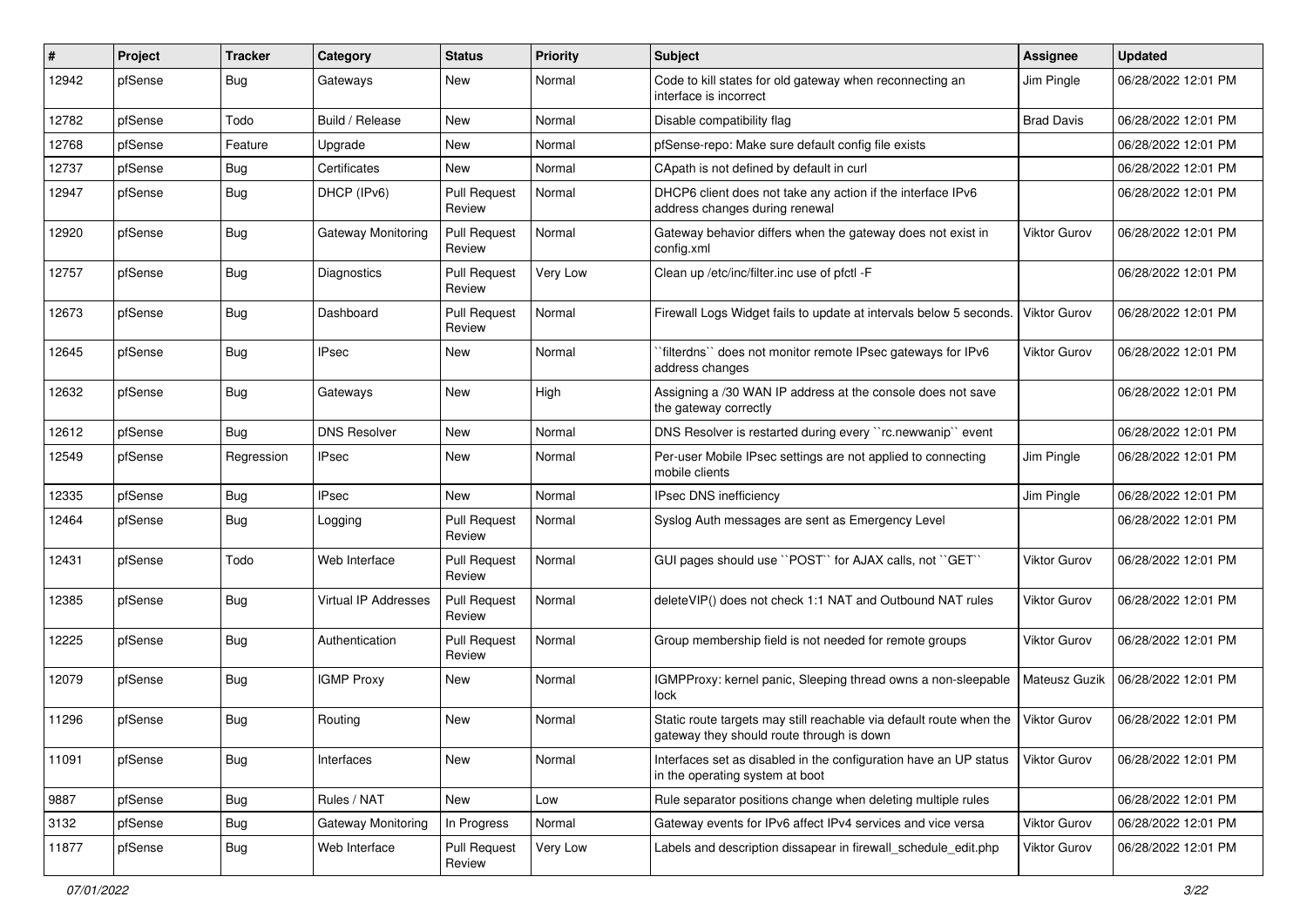| $\pmb{\sharp}$ | <b>Project</b>      | <b>Tracker</b>     | Category           | <b>Status</b>                 | <b>Priority</b> | <b>Subject</b>                                                                                                                                 | Assignee            | <b>Updated</b>      |
|----------------|---------------------|--------------------|--------------------|-------------------------------|-----------------|------------------------------------------------------------------------------------------------------------------------------------------------|---------------------|---------------------|
| 11570          | pfSense             | Regression         | Gateways           | <b>Pull Request</b><br>Review | Normal          | Gateway monitoring services is not always restarted on interface<br>events, which may prevent a WAN from recovering back to an<br>online state | <b>Viktor Gurov</b> | 06/28/2022 12:01 PM |
| 7996           | pfSense             | Bug                | Web Interface      | <b>Pull Request</b><br>Review | Very Low        | Unnecessary link tag in login page                                                                                                             | Marcos<br>Mendoza   | 06/28/2022 12:01 PM |
| 11545          | pfSense             | Regression         | Interfaces         | Feedback                      | Normal          | Primary interface address is not always used when VIPs are<br>present                                                                          | Reid<br>Linnemann   | 06/28/2022 12:01 PM |
| 11539          | pfSense             | Bug                | <b>IPsec</b>       | Feedback                      | Normal          | Mobile IPsec "split include" value of 0.0.0.0/0 causes some<br>clients to fail                                                                 | Jim Pingle          | 06/28/2022 12:01 PM |
| 1831           | pfSense             | Feature            | Captive Portal     | New                           | Normal          | Captive portal IPv6 support                                                                                                                    | Reid<br>Linnemann   | 06/28/2022 12:01 PM |
| 13311          | pfSense Docs        | <b>New Content</b> | Troubleshooting    | New                           | High            | Add troubleshooting tips for ZFS boot issues                                                                                                   |                     | 06/28/2022 11:04 AM |
| 13306          | pfSense<br>Packages | Todo               | Nut                | <b>New</b>                    | Normal          | Update NUT to version 2.8.0 to match FreeBSD Packages                                                                                          | Denny Page          | 06/27/2022 10:45 AM |
| 13305          | pfSense             | Feature            | Certificates       | New                           | Normal          | Certificate Revocation page should show expiration date                                                                                        |                     | 06/27/2022 10:26 AM |
| 12770          | pfSense Docs        | Todo               | Firewall Rules     | <b>Pull Request</b><br>Review | Normal          | Feedback on Firewall - Configuring firewall rules                                                                                              |                     | 06/27/2022 07:42 AM |
| 11626          | pfSense Plus        | Bug                | Authentication     | New                           | Normal          | Google LDAP connection failed due to lack of SNI for TLS 1.3                                                                                   | Luiz Souza          | 06/27/2022 07:23 AM |
| 12466          | pfSense             | Feature            | OpenVPN            | <b>New</b>                    | Very Low        | Option to Disable Renegotiation timer in OpenVPN Server                                                                                        |                     | 06/27/2022 07:22 AM |
| 13270          | pfSense Docs        | New Content        | OpenVPN            | <b>Pull Request</b><br>Review | Normal          | OpenVPN client gateway is incorrect when the server does not<br>push routes                                                                    | Marcos<br>Mendoza   | 06/26/2022 12:54 PM |
| 8207           | pfSense             | <b>Bug</b>         | Operating System   | <b>New</b>                    | Normal          | 2.4 cannot boot as a Xen VM with more than 7 NICs                                                                                              |                     | 06/25/2022 05:42 PM |
| 9626           | pfSense             | <b>Bug</b>         | Web Interface      | <b>New</b>                    | Normal          | When deny write permission is assigned to a user, there is no<br>error feedback if the user tries to write something                           |                     | 06/25/2022 05:41 PM |
| 12546          | pfSense Plus        | Feature            | Authentication     | New                           | Normal          | Add 2FA Support to pfSense Plus Local Database Authentication                                                                                  |                     | 06/25/2022 05:30 PM |
| 13003          | pfSense             | Bug                | Hardware / Drivers | New                           | Normal          | Malicious Driver Detection event on ixl driver                                                                                                 |                     | 06/25/2022 05:00 PM |
| 11572          | pfSense<br>Packages | Bug                | pfBlockerNG        | <b>New</b>                    | High            | Auto created firewall rules have IPv4 as protocol only - even for<br>IPv6 lists.                                                               |                     | 06/25/2022 10:59 AM |
| 13296          | pfSense             | Feature            | DHCP (IPv6)        | <b>New</b>                    | Normal          | Add support for DHCP6 OPTION PD EXCLUDE (RFC 6603)                                                                                             |                     | 06/24/2022 10:10 PM |
| 13297          | pfSense             | Feature            | Routing            | <b>New</b>                    | Normal          | Support for Gateway Groups as Static Route destinations                                                                                        |                     | 06/24/2022 07:41 AM |
| 8454           | pfSense<br>Packages | Bug                | arpwatch           | <b>New</b>                    | Very Low        | Arpwatch package break email notifications from other sources                                                                                  |                     | 06/23/2022 07:49 PM |
| 13294          | pfSense             | Feature            | Gateways           | New                           | Low             | Change gateway name                                                                                                                            |                     | 06/22/2022 06:07 PM |
| 13293          | pfSense             | Feature            | OpenVPN            | New                           | Normal          | Option to set auth-gen-token in OpenVPN GUI                                                                                                    |                     | 06/21/2022 02:35 PM |
| 13292          | pfSense<br>Packages | Feature            | <b>ACME</b>        | New                           | Normal          | Separator                                                                                                                                      |                     | 06/21/2022 12:06 PM |
| 13291          | pfSense Docs        | Todo               | Configuration      | New                           | Low             | Notification documentation                                                                                                                     |                     | 06/21/2022 10:22 AM |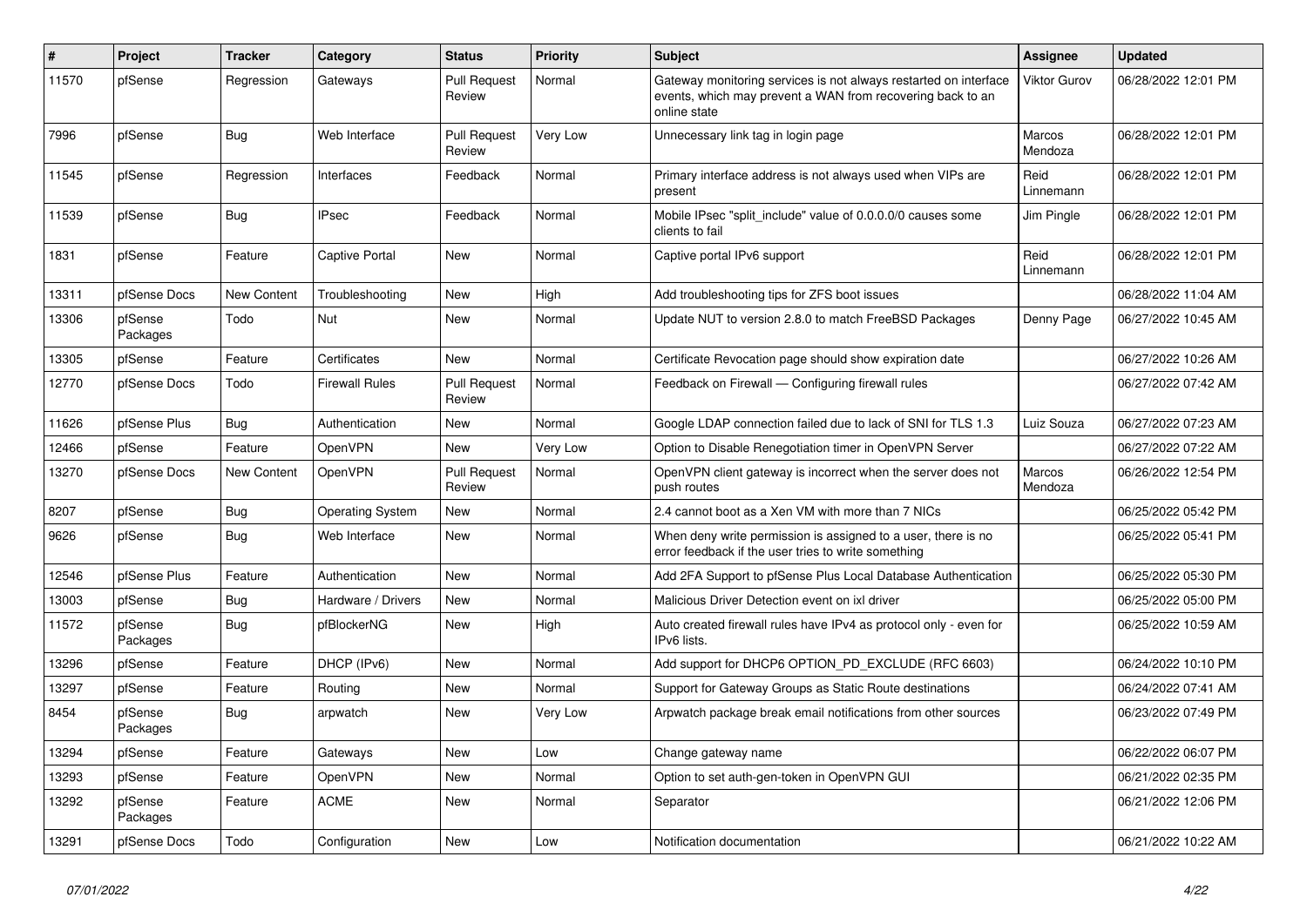| ∦     | Project             | <b>Tracker</b> | Category                 | <b>Status</b>    | <b>Priority</b> | <b>Subject</b>                                                                                           | Assignee            | <b>Updated</b>      |
|-------|---------------------|----------------|--------------------------|------------------|-----------------|----------------------------------------------------------------------------------------------------------|---------------------|---------------------|
| 10352 | pfSense             | Bug            | Authentication           | <b>New</b>       | Very Low        | RADIUS authentication fails with MSCHAPv1 or MSCHAPv2<br>when passwords contain international characters |                     | 06/20/2022 04:04 PM |
| 13288 | pfSense             | Bug            | Configuration<br>Backend | <b>New</b>       | Normal          | Encode FreeRADIUS Custom Options                                                                         |                     | 06/20/2022 10:36 AM |
| 13287 | pfSense             | Feature        | Configuration<br>Backend | <b>New</b>       | Normal          | Encode OpenVPN Custom Options                                                                            |                     | 06/20/2022 10:33 AM |
| 5413  | pfSense             | Bug            | <b>DNS Resolver</b>      | Confirmed        | High            | Incorrect Handling of Unbound Resolver [service restarts, cache<br>loss, DNS service interruption]       |                     | 06/19/2022 11:11 PM |
| 12982 | pfSense<br>Packages | <b>Bug</b>     | FreeRADIUS               | New              | Normal          | FreeRadius RadReply table entries missing from pf                                                        |                     | 06/19/2022 05:38 PM |
| 13284 | pfSense<br>Packages | Feature        | FreeRADIUS               | New              | Normal          | Option to define "Issuer" in OPT configuration.                                                          | Jakob<br>Nordgarden | 06/19/2022 12:10 PM |
| 13280 | pfSense             | Bug            | Unknown                  | <b>New</b>       | Normal          | Entries duplicated in /boot/loader.conf                                                                  |                     | 06/19/2022 11:11 AM |
| 9296  | pfSense             | Bug            | Aliases / Tables         | Confirmed        | Low             | Alias content is sometimes incomplete when mixing FQDN and<br>IP address                                 | Reid<br>Linnemann   | 06/18/2022 03:12 PM |
| 13279 | pfSense             | Bug            | Interfaces               | <b>New</b>       | Normal          | DHCP config override affects Gateway installation.                                                       |                     | 06/17/2022 07:25 AM |
| 13167 | pfSense             | <b>Bug</b>     | <b>Dynamic DNS</b>       | <b>New</b>       | Normal          | phpDynDNS: DigitalOcean ddns update fails (bad request,<br>invalid character '-' in request_id)          |                     | 06/16/2022 09:30 PM |
| 13277 | pfSense             | Bug            | <b>IGMP Proxy</b>        | <b>New</b>       | Normal          | IGMP Proxy webConfigurator Page Always Produces Error                                                    |                     | 06/16/2022 07:50 PM |
| 13276 | pfSense             | <b>Bug</b>     | <b>IGMP Proxy</b>        | New              | Normal          | IGMP Proxy Error Message for Logging Links to System Log<br>Instead of Routing Log                       |                     | 06/16/2022 07:48 PM |
| 13211 | pfSense Docs        | New Content    | OpenVPN                  | Feedback         | Normal          | OpenVPN DCO Documentation                                                                                | Jim Pingle          | 06/15/2022 10:42 AM |
| 13273 | pfSense             | Bug            | DHCP (IPv4)              | <b>New</b>       | Normal          | dhclient can use conflicting recorded leases                                                             |                     | 06/14/2022 11:07 AM |
| 13180 | pfSense<br>Packages | <b>Bug</b>     | pfBlockerNG              | <b>New</b>       | High            | High CPU Utilization with pfb_filter <sup>[]</sup> since PfBlockerNG update to<br>devel 3.1.0_4          |                     | 06/14/2022 08:00 AM |
| 13268 | pfSense             | Todo           | Console Menu             | Ready To<br>Test | Normal          | columns don't align nicely in console with medium-long interface<br>names                                |                     | 06/12/2022 10:32 PM |
| 13267 | pfSense             | <b>Bug</b>     | OpenVPN                  | New              | Normal          | dpinger continues to run on OpenVPN gateway after OpenVPN<br>service is stopped.                         |                     | 06/12/2022 02:49 PM |
| 13074 | pfSense Plus        | Bug            | Cryptographic<br>Modules | <b>New</b>       | Normal          | AES-GCM with SafeXcel on Netgate 2100 causes MBUF<br>overload                                            |                     | 06/12/2022 11:14 AM |
| 13252 | pfSense             | <b>Bug</b>     | Upgrade                  | <b>New</b>       | Normal          | reduce frequency of php-fpm socket connection attempts from<br>check_reload_status                       |                     | 06/12/2022 11:11 AM |
| 13206 | pfSense Plus        | Bug            | Hardware / Drivers       | New              | Normal          | SG-3100 LED GPIO hangs                                                                                   |                     | 06/11/2022 07:01 PM |
| 13256 | pfSense             | Feature        | DHCP (IPv4)              | New              | Normal          | Better handling of duplicate IPs in static DHCP assignments                                              |                     | 06/11/2022 04:51 PM |
| 13264 | pfSense             | Feature        | <b>IPsec</b>             | New              | Normal          | IPSec Phase2 select multiple PFS key groups                                                              |                     | 06/10/2022 04:29 PM |
| 13263 | pfSense             | <b>Bug</b>     | DHCP (IPv4)              | New              | Low             | Deleting a static DHCP entry when the related IP is not in the arp<br>table spams the log                |                     | 06/10/2022 11:18 AM |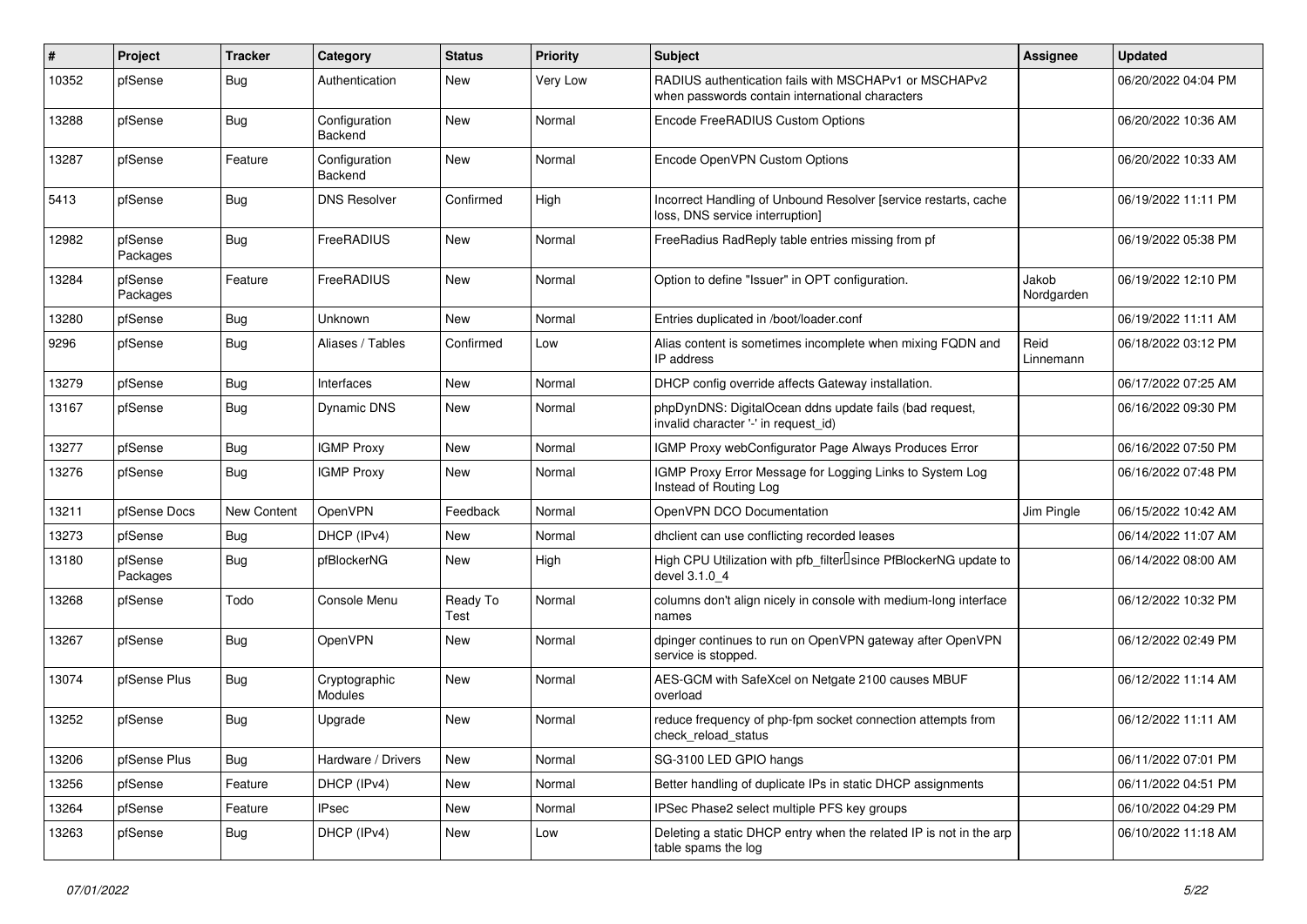| #     | Project             | <b>Tracker</b>     | Category                        | <b>Status</b> | <b>Priority</b> | <b>Subject</b>                                                                                   | Assignee              | <b>Updated</b>      |
|-------|---------------------|--------------------|---------------------------------|---------------|-----------------|--------------------------------------------------------------------------------------------------|-----------------------|---------------------|
| 10446 | pfSense             | Feature            | Rules / NAT                     | <b>New</b>    | Very Low        | VIP address is not shown in firewall rules                                                       |                       | 06/09/2022 02:07 PM |
| 13260 | pfSense             | Feature            | Authentication                  | <b>New</b>    | Normal          | Add support for OpenVPN static-challenge                                                         |                       | 06/09/2022 02:04 PM |
| 13255 | pfSense<br>Packages | Todo               | OpenVPN Client<br>Export        | <b>New</b>    | Normal          | Set PKCS#12 algorithm when exporting OpenVPN ZIP or<br>Windows bundles                           | Jim Pingle            | 06/08/2022 10:37 AM |
| 13088 | pfSense             | Bug                | <b>OpenVPN</b>                  | <b>New</b>    | Normal          | OpenVPN Client Overrides: properly hide/show form fields                                         | Jim Pingle            | 06/08/2022 09:15 AM |
| 10436 | pfSense<br>Packages | Bug                | softflowd                       | <b>New</b>    | Normal          | softflowd no longer sends flow data after upgrade ( $v0.9.9$ 1 -><br>v1.0.0                      |                       | 06/07/2022 12:25 AM |
| 12963 | pfSense<br>Packages | Feature            | Nmap                            | Feedback      | Normal          | Run nmap scans in the background                                                                 | Jim Pingle            | 06/06/2022 06:55 PM |
| 12878 | pfSense             | <b>Bug</b>         | <b>Traffic Shaper</b><br>(ALTQ) | Incomplete    | Normal          | Traffic shaping by interface, route queue bandwidth inbound, out<br>by a large factor.           |                       | 06/06/2022 07:03 AM |
| 13249 | pfSense             | Bug                | Console Menu                    | New           | Normal          | Running playback comands multiple times results in PHP error                                     |                       | 06/06/2022 07:02 AM |
| 13248 | pfSense             | Regression         | DHCP (IPv6)                     | <b>New</b>    | Normal          | IPv6 Router Advertisements runs when config.xml does not<br>contain an entry for the interface   |                       | 06/05/2022 07:44 PM |
| 13247 | pfSense<br>Packages | Bug                | open-vm-tools                   | New           | Low             | Open-VM-Tools service actions do not work                                                        |                       | 06/05/2022 07:09 PM |
| 13246 | pfSense<br>Packages | Feature            | iperf                           | New           | Normal          | iperf3 service controls do not work                                                              |                       | 06/05/2022 06:51 PM |
| 12974 | pfSense Plus        | Bug                | Installer                       | New           | Normal          | Typing anything into 1100/2100 recovery installer causes<br>process to stop                      |                       | 06/05/2022 04:10 PM |
| 12821 | pfSense             | Regression         | Hardware / Drivers              | Confirmed     | Normal          | Intel e1000 driver (em & igb) cannot pass VLAN0 tagged packets                                   |                       | 06/05/2022 08:23 AM |
| 13244 | pfSense             | Feature            | Web Interface                   | <b>New</b>    | Normal          | Add help text under Timezone settings in the GUI                                                 |                       | 06/03/2022 01:00 PM |
| 13242 | pfSense             | Feature            | Gateway Monitoring              | <b>New</b>    | Normal          | Enhancements to static route creation/deletion for dpinger<br>monitor IPs                        |                       | 06/03/2022 11:20 AM |
| 12095 | pfSense             | <b>Bug</b>         | Authentication                  | <b>New</b>    | Normal          | Memory leak in pcscd                                                                             |                       | 06/01/2022 01:01 PM |
| 13237 | pfSense             | <b>Bug</b>         | DHCP (IPv6)                     | <b>New</b>    | Normal          | dhcp6c script cannot be executed safely                                                          |                       | 06/01/2022 11:20 AM |
| 13236 | pfSense Docs        | Todo               | Products                        | New           | Normal          | Document link speed limitations with igc and ix on 6100/4100                                     |                       | 05/31/2022 05:53 PM |
| 13215 | pfSense             | <b>Bug</b>         | Captive Portal                  | Assigned      | Normal          | Allowed MAC/IP/Hostname traffic counts for authorized users                                      | Reid<br>Linnemann     | 05/31/2022 05:31 PM |
| 13233 | pfSense Plus        | <b>Bug</b>         | <b>OpenVPN</b>                  | Feedback      | Normal          | OpenVPN DCO connection fails with Auth Digest Algorithm set to<br><b>SHA512</b>                  |                       | 05/31/2022 03:39 PM |
| 12756 | pfSense Docs        | Todo               | WireGuard                       | <b>New</b>    | Normal          | Feedback on pfSense Configuration Recipes - WireGuard<br>Remote Access VPN Configuration Example | Christian<br>McDonald | 05/31/2022 11:42 AM |
| 13205 | pfSense Docs        | <b>New Content</b> | Backup / Restore                | Feedback      | Normal          | <b>ZFS Boot Environment documentation</b>                                                        | Christian<br>McDonald | 05/31/2022 10:55 AM |
| 10818 | pfSense<br>Packages | Feature            | New Package<br>Request          | <b>New</b>    | Normal          | <b>UDP Broadcast Relay</b>                                                                       |                       | 05/31/2022 02:13 AM |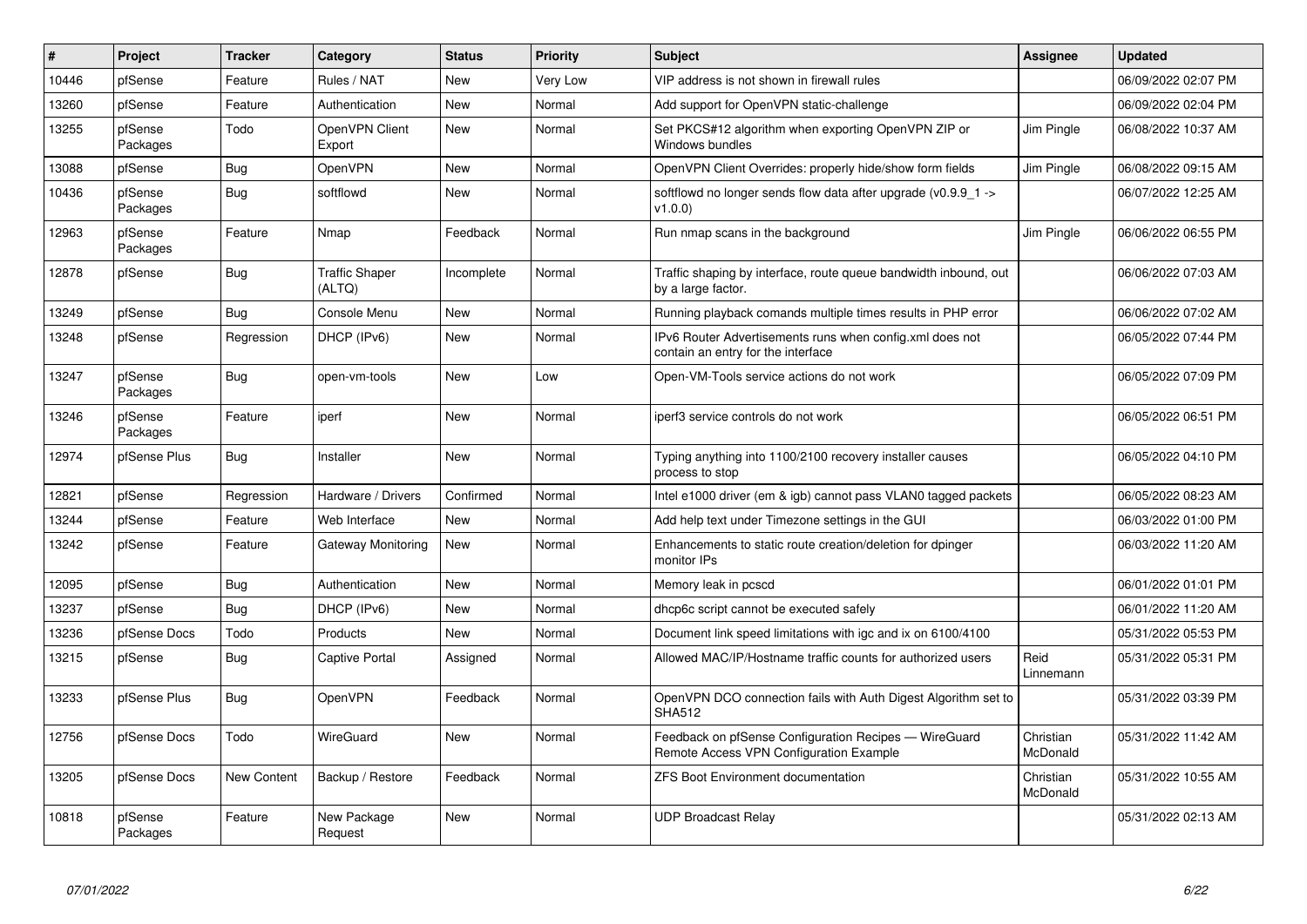| $\sharp$ | Project             | <b>Tracker</b> | Category               | <b>Status</b>                 | <b>Priority</b> | <b>Subject</b>                                                                                               | Assignee            | <b>Updated</b>      |
|----------|---------------------|----------------|------------------------|-------------------------------|-----------------|--------------------------------------------------------------------------------------------------------------|---------------------|---------------------|
| 10242    | pfSense<br>Packages | Feature        | New Package<br>Request | <b>New</b>                    | Normal          | E2guardian Web filtering package                                                                             | <b>Viktor Gurov</b> | 05/30/2022 10:40 AM |
| 13226    | pfSense             | <b>Bug</b>     | Captive Portal         | Confirmed                     | Normal          | Captive Portal doesn't disconnect established OpenVPN link                                                   | Reid<br>Linnemann   | 05/30/2022 10:38 AM |
| 12534    | pfSense Plus        | Feature        | Hardware / Drivers     | <b>New</b>                    | Normal          | Generate a ISO Image for Remote Restore of pfSense Plus on<br>the XG-1537 and 1541 units with IPMI           |                     | 05/30/2022 10:28 AM |
| 12877    | pfSense             | Bug            | <b>Dynamic DNS</b>     | Feedback                      | Normal          | Cloudflare DynDNS fails to update more than two addresses                                                    |                     | 05/29/2022 06:56 PM |
| 8173     | pfSense             | Feature        | Interfaces             | New                           | Normal          | dhcp6c - RAW Options                                                                                         |                     | 05/29/2022 05:34 PM |
| 12875    | pfSense             | Bug            | Package System         | New                           | Normal          | Import zabbix-agent6 and zabbix-proxy6 from FreeBSD Ports                                                    |                     | 05/28/2022 06:50 PM |
| 12658    | pfSense<br>Packages | Feature        | darkstat               | <b>New</b>                    | Normal          | Adding prometheus metrics to darkstat                                                                        |                     | 05/27/2022 09:44 PM |
| 13229    | pfSense Docs        | Todo           | Captive Portal         | Feedback                      | Normal          | Update documentation for IPFW to PF transition for Limiters and<br><b>Captive Portal</b>                     | Jim Pingle          | 05/27/2022 03:04 PM |
| 13223    | pfSense Docs        | New Content    | Routing / Gateways     | Feedback                      | Normal          | Document new gateway state killing behavior                                                                  | Jim Pingle          | 05/27/2022 01:59 PM |
| 13227    | pfSense             | Feature        | IPsec                  | New                           | High            | Enable IPSec Virtual IP Pool assignment by Radius for Mobile<br>Users - SIMPLE FIX                           |                     | 05/27/2022 10:15 AM |
| 13224    | pfSense             | <b>Bug</b>     | Notifications          | <b>New</b>                    | Normal          | Email notification flood when UPS (NUT) and WAN send<br>notifications                                        |                     | 05/27/2022 01:58 AM |
| 13222    | pfSense             | Bug            | UPnP/NAT-PMP           | <b>New</b>                    | Normal          | CARP IP does not listen for NAT-PMP packets                                                                  |                     | 05/26/2022 02:28 PM |
| 13220    | pfSense             | Feature        | Captive Portal         | New                           | Very Low        | Voucher per-roll bandwidth restrictions and traffic quotas                                                   |                     | 05/26/2022 08:16 AM |
| 13219    | pfSense             | Feature        | Captive Portal         | New                           | Very Low        | Enable/Disable single voucher roll                                                                           |                     | 05/26/2022 08:14 AM |
| 13217    | pfSense             | Bug            | DHCP (IPv4)            | <b>New</b>                    | Normal          | dhclient using default pid file location which does not exist                                                | <b>Viktor Gurov</b> | 05/26/2022 08:09 AM |
| 13214    | pfSense<br>Packages | <b>Bug</b>     | node exporter          | <b>Pull Request</b><br>Review | Normal-package  | AttributeError: 'NoneType' object has no attribute 'text'                                                    | lan Grindley        | 05/25/2022 08:20 AM |
| 9536     | pfSense             | Feature        | DHCP (IPv6)            | <b>New</b>                    | Normal          | Support dynamic prefix in DHCPv6 Server                                                                      |                     | 05/25/2022 04:27 AM |
| 13209    | pfSense<br>Packages | <b>Bug</b>     | pfBlockerNG            | <b>New</b>                    | Low             | Parsing Filter log by pfBlockerNG creates IP Block log with<br>Source/Destination mixed up or wrong Direcion | <b>Viktor Gurov</b> | 05/25/2022 03:50 AM |
| 12796    | pfSense             | Bug            | Upgrade                | Confirmed                     | Normal          | 2.5.2 -> 2.6.0 upgrade segfaults if certain packages are installed.                                          |                     | 05/24/2022 07:43 AM |
| 13207    | pfSense<br>Packages | Feature        | pfBlockerNG            | New                           | Normal          | The feed column on the Alerts page is confusing                                                              |                     | 05/24/2022 04:56 AM |
| 13202    | pfSense<br>Packages | <b>Bug</b>     | pfBlockerNG            | <b>New</b>                    | Normal          | Missing Protocols on IP Feed Groups Advanced<br>Inbound/Outbound Firewall Rule settings                      |                     | 05/23/2022 08:58 AM |
| 13201    | pfSense<br>Packages | Feature        | pfBlockerNG            | <b>New</b>                    | Normal          | Add FireHol Security IP Feeds                                                                                |                     | 05/23/2022 06:34 AM |
| 13200    | pfSense<br>Packages | Feature        | pfBlockerNG            | <b>New</b>                    | Normal          | Custom DNS Servers for Alert settings                                                                        |                     | 05/23/2022 06:16 AM |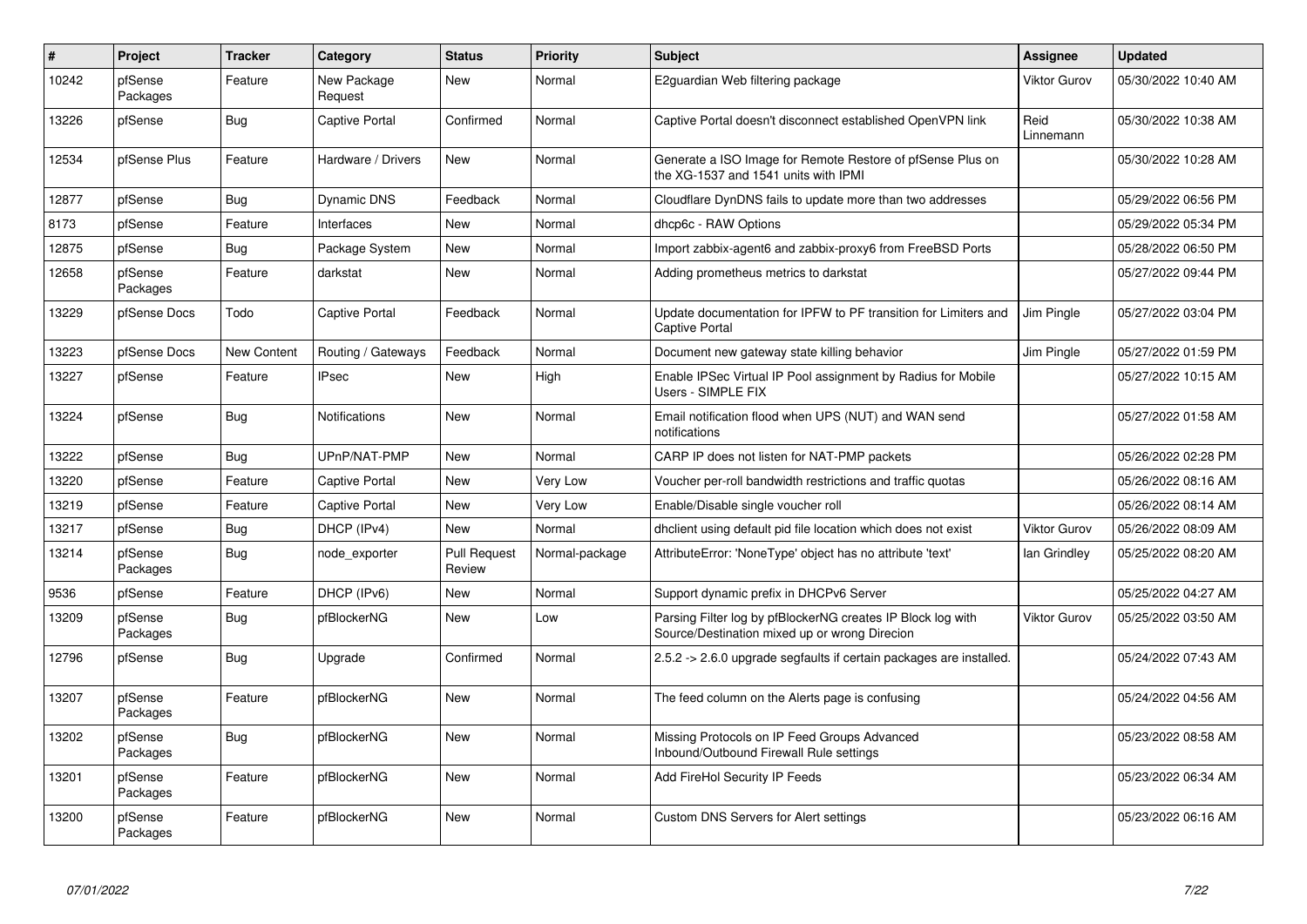| $\#$  | Project             | <b>Tracker</b> | Category                            | <b>Status</b>                 | <b>Priority</b> | <b>Subject</b>                                                                                                                      | <b>Assignee</b>       | <b>Updated</b>      |
|-------|---------------------|----------------|-------------------------------------|-------------------------------|-----------------|-------------------------------------------------------------------------------------------------------------------------------------|-----------------------|---------------------|
| 13196 | pfSense<br>Packages | Feature        | pfBlockerNG                         | New                           | Normal          | remove NoVirusThanks feed                                                                                                           |                       | 05/23/2022 06:05 AM |
| 13198 | pfSense<br>Packages | Feature        | pfBlockerNG                         | New                           | Normal          | Dark Theme Styling issues - Alerts White bar                                                                                        |                       | 05/23/2022 06:05 AM |
| 13199 | pfSense<br>Packages | Feature        | pfBlockerNG                         | New                           | Normal          | Feed groups should not have the first listing in the group bar                                                                      |                       | 05/23/2022 06:03 AM |
| 13197 | pfSense<br>Packages | Feature        | pfBlockerNG                         | New                           | Normal          | Put a Single donation link and a proper patreon lin in the<br>pfBlocker Support Banner / Widget                                     |                       | 05/23/2022 05:35 AM |
| 13195 | pfSense<br>Packages | Feature        | pfBlockerNG                         | New                           | Normal          | Dedicated website for Feed mangement - Community Driven                                                                             |                       | 05/23/2022 05:22 AM |
| 13194 | pfSense<br>Packages | <b>Bug</b>     | pfBlockerNG                         | New                           | Normal          | Remove dead Malc0de feed                                                                                                            |                       | 05/23/2022 05:16 AM |
| 4451  | pfSense             | <b>Bug</b>     | DHCP (IPv4)                         | New                           | Low             | Status DHCP Leases shows double entries for static entries<br>without IP address                                                    | <b>Phillip Davis</b>  | 05/21/2022 04:55 PM |
| 13179 | pfSense<br>Packages | Feature        | pfBlockerNG                         | New                           | High            | Search based on CIDR                                                                                                                |                       | 05/17/2022 09:45 AM |
| 9123  | pfSense             | Bug            | Interfaces                          | Feedback                      | Very High       | Adding/configuring vlan on ixl-devices causes ag add macvlan<br>err -53, aq_error 14                                                | Luiz Souza            | 05/16/2022 07:57 AM |
| 13168 | pfSense             | Feature        | Dashboard                           | New                           | Low             | Multiple Dashboard views for a single user                                                                                          |                       | 05/16/2022 07:53 AM |
| 9295  | pfSense             | <b>Bug</b>     | <b>PPPoE Server</b>                 | New                           | Very High       | IPv6 PD does not work with PPPOE (Server & Client)                                                                                  |                       | 05/15/2022 10:53 AM |
| 13115 | pfSense<br>Packages | <b>Bug</b>     | WireGuard                           | Feedback                      | Normal          | WireGuard panic due to KBI changes in ""udp_tun_func_t()""                                                                          | Christian<br>McDonald | 05/15/2022 10:47 AM |
| 13165 | pfSense             | Feature        | Dashboard                           | <b>Pull Request</b><br>Review | Normal          | Feat: live update for Services dashboard widget                                                                                     |                       | 05/15/2022 01:48 AM |
| 13158 | pfSense             | <b>Bug</b>     | Web Interface                       | <b>New</b>                    | Normal          | Input validation error when applying limiter changes                                                                                |                       | 05/14/2022 05:32 PM |
| 13159 | pfSense             | Todo           | Web Interface                       | <b>New</b>                    | Very Low        | Decrease distance between img-buttons in webGUI to eliminate<br>mistake entry                                                       |                       | 05/14/2022 06:52 AM |
| 13161 | pfSense             | Feature        | Web Interface                       | New                           | Very Low        | FLASH PORT'S LED button, to help quickly find port that need to<br>be connected to patch&cable                                      |                       | 05/14/2022 06:35 AM |
| 13160 | pfSense<br>Packages | Feature        | Status Monitoring                   | <b>Pull Request</b><br>Review | Normal          | Option to sort monitoring graph views                                                                                               |                       | 05/13/2022 12:06 PM |
| 9024  | pfSense             | <b>Bug</b>     | <b>Traffic Shaper</b><br>(Limiters) | Feedback                      | Normal          | Ping packet loss under load when using limiters                                                                                     |                       | 05/12/2022 11:55 AM |
| 12354 | pfSense<br>Packages | Todo           | haproxy                             | Feedback                      | High            | Update haproxy-devel to mitigate CVE-2021-40346                                                                                     | <b>Viktor Gurov</b>   | 05/12/2022 08:50 AM |
| 13144 | pfSense             | Bug            | Rules / NAT                         | New                           | Very Low        | Firewall rule entries can get out of sync when entries are deleted<br>while other administrators are editing entries simultaneously |                       | 05/10/2022 07:26 AM |
| 13141 | pfSense<br>Packages | Bug            | squidguard                          | New                           | Normal          | wrong page squidguard block                                                                                                         |                       | 05/09/2022 05:33 PM |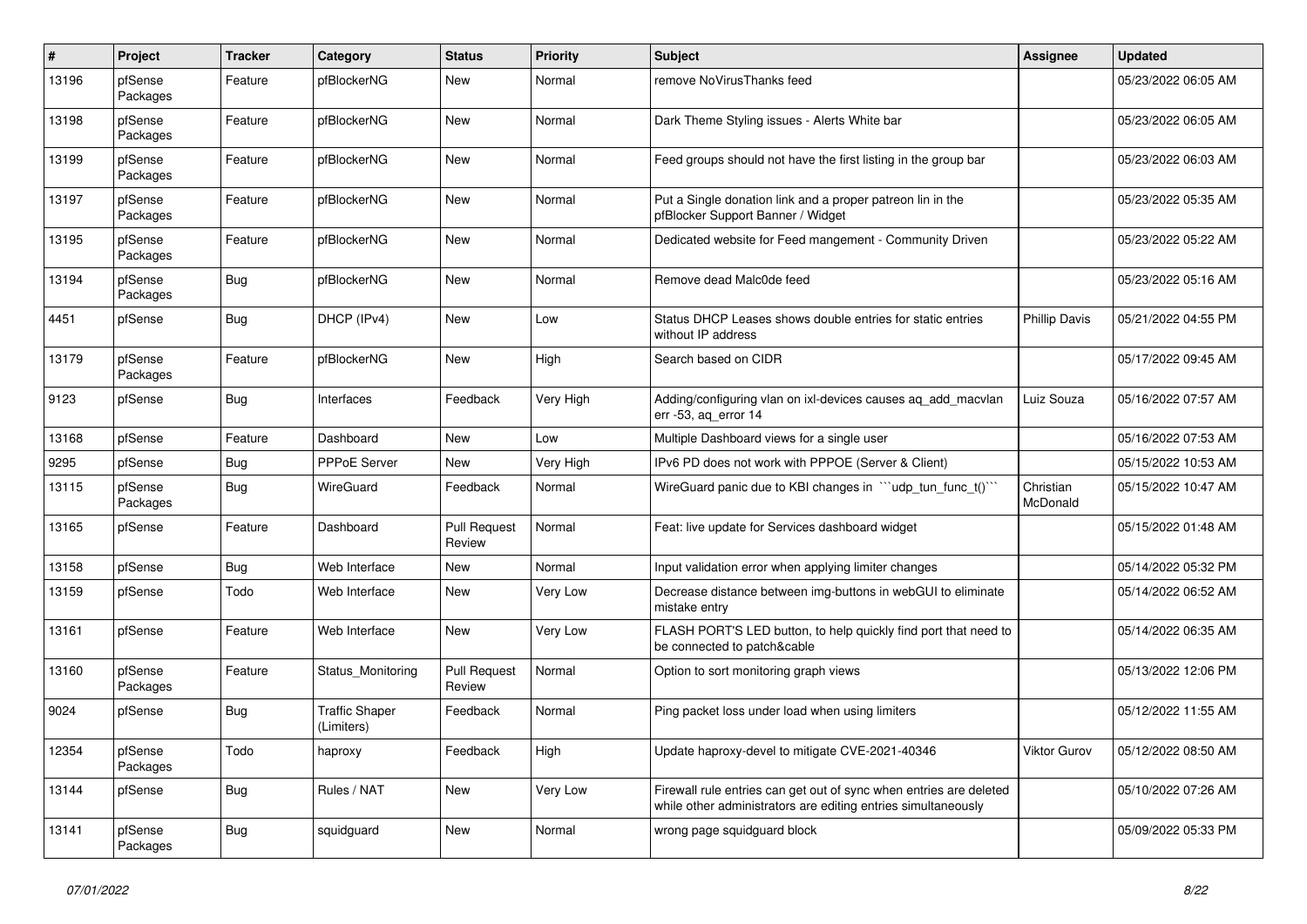| $\sharp$ | Project             | <b>Tracker</b> | Category                   | <b>Status</b>                 | <b>Priority</b> | <b>Subject</b>                                                                                                                          | Assignee            | <b>Updated</b>      |
|----------|---------------------|----------------|----------------------------|-------------------------------|-----------------|-----------------------------------------------------------------------------------------------------------------------------------------|---------------------|---------------------|
| 13135    | pfSense<br>Packages | Feature        | pfBlockerNG                | New                           | Normal          | Add dibdot DoH-IP-blocklists feeds                                                                                                      | Viktor Gurov        | 05/08/2022 01:50 AM |
| 12597    | pfSense Docs        | New Content    | Hardware                   | <b>New</b>                    | Normal          | How to reset IPMI settings and password for Netgate appliances                                                                          |                     | 05/07/2022 12:33 PM |
| 13138    | pfSense<br>Packages | Feature        | pfBlockerNG                | New                           | Normal          | DNS over HTTPS/TLS Blocking should be removed from<br>SafeSearch                                                                        |                     | 05/07/2022 02:52 AM |
| 13137    | pfSense<br>Packages | Feature        | pfBlockerNG                | <b>New</b>                    | Normal          | ckuethe/doh-blocklist.txt add to DoH feeds                                                                                              |                     | 05/07/2022 02:39 AM |
| 13136    | pfSense<br>Packages | Feature        | pfBlockerNG                | <b>New</b>                    | Normal          | Add crypt0rr DNS-over-HTTPS (DOH) provider list feeds                                                                                   |                     | 05/07/2022 02:27 AM |
| 13063    | pfSense<br>Packages | Feature        | Cellular                   | <b>Pull Request</b><br>Review | Normal          | Cellular package shall support more modems and NMEA port                                                                                |                     | 05/06/2022 02:38 PM |
| 13053    | pfSense<br>Packages | <b>Bug</b>     | ACME                       | New                           | Normal          | LoopiaAPI error handling                                                                                                                |                     | 05/05/2022 10:58 AM |
| 13128    | pfSense<br>Packages | <b>Bug</b>     | Zabbix                     | <b>New</b>                    | Normal          | Zabbix Agent 6: HA Server Setup                                                                                                         |                     | 05/05/2022 01:55 AM |
| 13114    | pfSense<br>Packages | Bug            | <b>BIND</b>                | Feedback                      | Normal          | BIND calls rndc in rc stop when named is not running                                                                                    | <b>Stuart Wyatt</b> | 05/04/2022 12:41 PM |
| 13110    | pfSense             | <b>Bug</b>     | CARP                       | <b>New</b>                    | Very Low        | changing CARP VIP address does not update outbound NAT<br>interface IP                                                                  |                     | 05/03/2022 02:52 PM |
| 1819     | pfSense             | <b>Bug</b>     | <b>DNS Resolver</b>        | New                           | Normal          | DNS Resolver Not Registering DHCP Server Specified Domain<br>Name                                                                       | Luiz Souza          | 04/28/2022 01:53 PM |
| 13108    | pfSense Docs        | Todo           | Installation /<br>Upgrades | <b>New</b>                    | Normal          | ZFS filesystem implications                                                                                                             | Jim Pingle          | 04/27/2022 03:18 PM |
| 13098    | pfSense<br>Packages | <b>Bug</b>     | haproxy                    | Feedback                      | Low             | HAProxy Virtual IP broken link under Frontend setup                                                                                     |                     | 04/27/2022 08:35 AM |
| 11693    | pfSense<br>Packages | Bug            | <b>FRR</b>                 | Feedback                      | Normal          | IPv6 static routing fails                                                                                                               | <b>Viktor Gurov</b> | 04/26/2022 08:50 AM |
| 4500     | pfSense             | Bug            | UPnP/NAT-PMP               | Confirmed                     | Normal          | Some miniupnp port mappings are not displayed in the Status<br>page                                                                     |                     | 04/25/2022 12:49 PM |
| 13095    | pfSense<br>Packages | <b>Bug</b>     | Snort                      | Feedback                      | Normal          | Snort VRT change in Shared Object Rules path name results in<br>failure to extract and update Snort Shared Object Rules when<br>enabled | <b>Bill Meeks</b>   | 04/25/2022 12:22 PM |
| 13096    | pfSense<br>Packages | Feature        | Snort                      | Feedback                      | Normal          | Improve robustness of Snort Rules Update Log size limitation<br>logic                                                                   | <b>Bill Meeks</b>   | 04/25/2022 12:22 PM |
| 13094    | pfSense             | Feature        | Packet Capture             | <b>Pull Request</b><br>Review | Normal          | Allow packet capture filtering in tagged packets                                                                                        | Marcos<br>Mendoza   | 04/24/2022 06:06 PM |
| 13091    | pfSense             | Feature        | OpenVPN                    | <b>New</b>                    | Normal          | RFE: Ability to specify the order of OpenVPN Authentication<br>servers                                                                  |                     | 04/22/2022 04:30 PM |
| 13090    | pfSense             | Bug            | OpenVPN                    | <b>New</b>                    | Normal          | OpenVPN: do not use legacy deprecated netbios settings                                                                                  | Jim Pingle          | 04/22/2022 11:19 AM |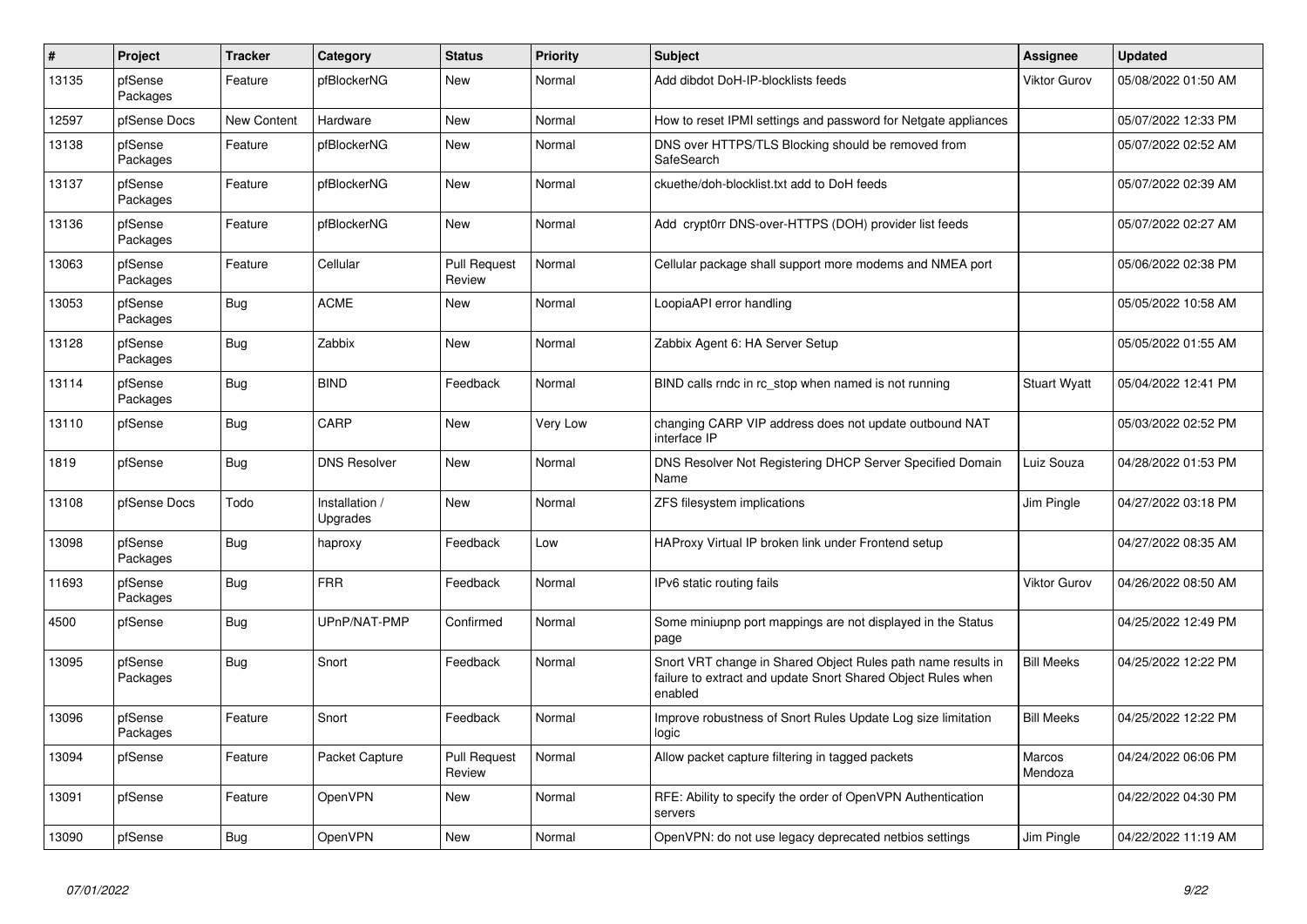| $\#$  | Project             | <b>Tracker</b> | Category        | <b>Status</b>                 | <b>Priority</b> | <b>Subject</b>                                                                                           | <b>Assignee</b>     | <b>Updated</b>      |
|-------|---------------------|----------------|-----------------|-------------------------------|-----------------|----------------------------------------------------------------------------------------------------------|---------------------|---------------------|
| 13085 | pfSense             | Feature        | OpenVPN         | <b>Pull Request</b><br>Review | Normal          | OpenVPN: expose NBDD servers in GUI + fix GUI bugs                                                       | Jim Pingle          | 04/22/2022 11:09 AM |
| 13089 | pfSense             | Bug            | OpenVPN         | <b>New</b>                    | Normal          | OpenVPN: fix some netbios options were preserved even if teh<br>Netbios option was unchecked             | Jim Pingle          | 04/22/2022 11:06 AM |
| 13087 | pfSense             | Bug            | OpenVPN         | <b>New</b>                    | Normal          | OpenVPN Server: hide WINS servers list when netbios option is<br>unchecked while WINS servers is checked |                     | 04/22/2022 10:29 AM |
| 9721  | pfSense<br>Packages | Feature        | Squid           | Feedback                      | Normal          | add squidclient -h 127.0.0.1 mgr:info output to Diagnostics /<br>Squid and status.php                    | <b>Viktor Gurov</b> | 04/22/2022 02:21 AM |
| 9982  | pfSense<br>Packages | Feature        | Squid           | Feedback                      | Normal          | basic_Idap_auth TLS connection                                                                           | <b>Viktor Gurov</b> | 04/22/2022 02:21 AM |
| 10450 | pfSense<br>Packages | <b>Bug</b>     | Squid           | Feedback                      | Normal          | Squid reverse proxy switching peers                                                                      | <b>Viktor Gurov</b> | 04/22/2022 02:21 AM |
| 10572 | pfSense<br>Packages | <b>Bug</b>     | Squid           | Feedback                      | Normal          | STARTTLS option is ignored                                                                               | Viktor Gurov        | 04/22/2022 02:20 AM |
| 10779 | pfSense<br>Packages | Feature        | haproxy         | Feedback                      | Normal          | HAProxy SSL/TLS Compatibility Mode                                                                       | Viktor Gurov        | 04/22/2022 02:20 AM |
| 10871 | pfSense<br>Packages | Feature        | FreeRADIUS      | Feedback                      | Normal          | Extra time period counters for SQL backend                                                               | Viktor Gurov        | 04/22/2022 02:19 AM |
| 10908 | pfSense<br>Packages | Feature        | FreeRADIUS      | Feedback                      | Normal          | FreeRADIUS server certificate not using full CA chain                                                    | Viktor Gurov        | 04/22/2022 02:19 AM |
| 12330 | pfSense<br>Packages | <b>Bug</b>     | pfBlockerNG     | Feedback                      | Normal          | pfBlockerNG devel creating invalid NAT rules on boot                                                     |                     | 04/21/2022 12:40 PM |
| 12114 | pfSense<br>Packages | <b>Bug</b>     | syslog-ng       | Feedback                      | Normal          | syslog-ng only binds to the last specified interface                                                     |                     | 04/21/2022 12:40 PM |
| 12073 | pfSense<br>Packages | <b>Bug</b>     | <b>NET-SNMP</b> | Feedback                      | Normal          | netsnmptrapd.conf syntax is wrong                                                                        |                     | 04/21/2022 12:40 PM |
| 11434 | pfSense<br>Packages | <b>Bug</b>     | squidguard      | Feedback                      | Normal          | SquidGuard over 1.16.18 11                                                                               |                     | 04/21/2022 12:40 PM |
| 11185 | pfSense<br>Packages | <b>Bug</b>     | ntop            | Feedback                      | Normal          | Redis service stopping before NtopNg                                                                     |                     | 04/21/2022 12:40 PM |
| 10936 | pfSense<br>Packages | <b>Bug</b>     | haproxy         | Feedback                      | Normal          | both haproxy/haproxy-devel non-existent option lb-agent-chk                                              |                     | 04/21/2022 12:40 PM |
| 10796 | pfSense<br>Packages | Feature        | Cellular        | Feedback                      | Normal          | Huawei ME909u-521 support                                                                                |                     | 04/21/2022 12:40 PM |
| 10692 | pfSense<br>Packages | <b>Bug</b>     | PIMD            | Feedback                      | Normal          | PIMD starts twice at boot                                                                                |                     | 04/21/2022 12:40 PM |
| 10445 | pfSense<br>Packages | Bug            | <b>BIND</b>     | Feedback                      | Normal          | BIND crashed when added RPZ. rpz is not a master or slave<br>zone.                                       |                     | 04/21/2022 12:40 PM |
| 10393 | pfSense<br>Packages | <b>Bug</b>     | syslog-ng       | Feedback                      | Normal          | Syslog-ng TLS support is broken                                                                          |                     | 04/21/2022 12:40 PM |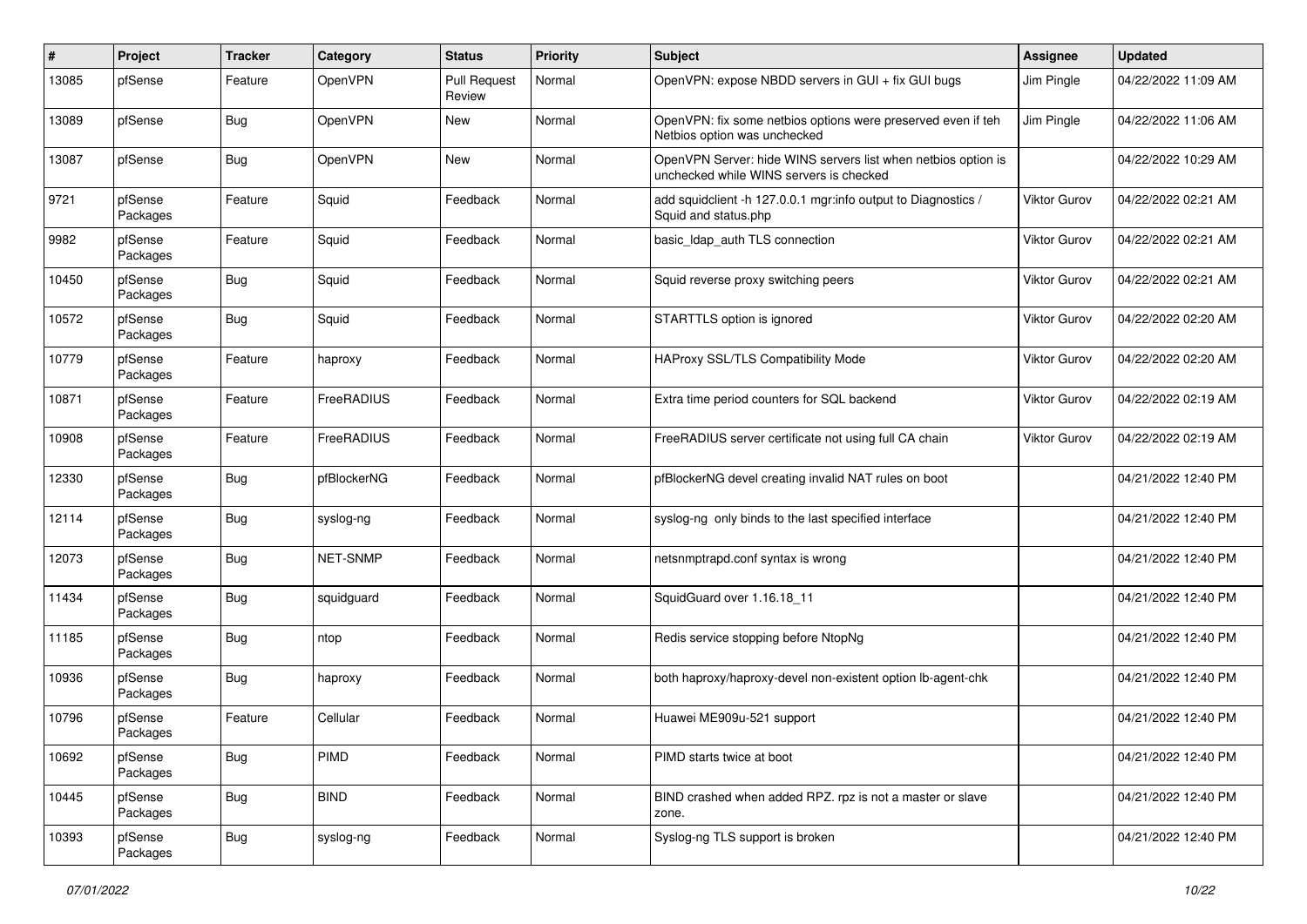| $\sharp$ | Project             | <b>Tracker</b> | Category                     | <b>Status</b> | <b>Priority</b> | <b>Subject</b>                                                                                  | <b>Assignee</b> | <b>Updated</b>      |
|----------|---------------------|----------------|------------------------------|---------------|-----------------|-------------------------------------------------------------------------------------------------|-----------------|---------------------|
| 10330    | pfSense<br>Packages | <b>Bug</b>     | <b>BIND</b>                  | Feedback      | Normal          | BIND zone configuration displays wrong DS resource record with<br>inline DNSSEC signing enabled |                 | 04/21/2022 12:40 PM |
| 9916     | pfSense<br>Packages | Feature        | <b>BIND</b>                  | Feedback      | Normal          | Check allow-transfer in custom option when the zone is slave                                    |                 | 04/21/2022 12:40 PM |
| 9762     | pfSense<br>Packages | Feature        | Squid                        | Feedback      | Normal          | Squid Reverse Proxy Change redir domain(s) to use regex                                         |                 | 04/21/2022 12:40 PM |
| 7797     | pfSense<br>Packages | Bug            | Squid                        | Feedback      | Normal          | Squid Reverse Proxy alternating between destinations                                            |                 | 04/21/2022 12:40 PM |
| 7039     | pfSense<br>Packages | <b>Bug</b>     | haproxy                      | Feedback      | Normal          | HAProxy backend configuration does not handle intermediate<br>CAs properly                      |                 | 04/21/2022 12:40 PM |
| 10690    | pfSense             | Bug            | Installer                    | <b>New</b>    | Low             | Not possible to make UFS install on ZFS formatted drive                                         |                 | 04/21/2022 12:39 PM |
| 10544    | pfSense             | <b>Bug</b>     | User Manager /<br>Privileges | New           | Normal          | It's not possible to add a user to group operator using the gui                                 |                 | 04/21/2022 12:39 PM |
| 10530    | pfSense             | <b>Bug</b>     | Upgrade                      | New           | Normal          | Convert config version to be based on product version                                           |                 | 04/21/2022 12:39 PM |
| 11970    | pfSense<br>Packages | <b>Bug</b>     | Coreboot                     | New           | Normal          | Netgate Firmware Upgrade Doesn't Work on XG-2758                                                |                 | 04/21/2022 12:39 PM |
| 11398    | pfSense<br>Packages | Bug            | pfBlockerNG                  | New           | Normal          | pfBlocker upgrade hangs forever                                                                 |                 | 04/21/2022 12:39 PM |
| 10909    | pfSense<br>Packages | Feature        | PIMD                         | New           | Normal          | #define MAXVIFS 32 to 64                                                                        |                 | 04/21/2022 12:39 PM |
| 10513    | pfSense             | <b>Bug</b>     | Rules / NAT                  | <b>New</b>    | Normal          | State issues with policy routing and HA failover                                                |                 | 04/21/2022 12:39 PM |
| 9544     | pfSense             | Feature        | Routing                      | <b>New</b>    | Normal          | Enable RADIX MPATH                                                                              |                 | 04/21/2022 12:39 PM |
| 9165     | pfSense             | Feature        | Authentication               | <b>New</b>    | Normal          | only IPs can be added to sshguard whitelist                                                     |                 | 04/21/2022 12:39 PM |
| 9136     | pfSense             | <b>Bug</b>     | DHCP (IPv6)                  | New           | High            | IPv6 Tracking Interfaces Lose IPv6 Address in Certain Cases                                     |                 | 04/21/2022 12:39 PM |
| 8313     | pfSense             | <b>Bug</b>     | Notifications                | New           | Normal          | STARTTLS auto detection not working                                                             |                 | 04/21/2022 12:39 PM |
| 9384     | pfSense             | <b>Bug</b>     | Interfaces                   | Confirmed     | Normal          | devd putting "\$" before variable contents when using single<br>quotes                          |                 | 04/21/2022 12:39 PM |
| 8264     | pfSense<br>Packages | <b>Bug</b>     | FreeRADIUS                   | New           | Normal          | Radiusd restart on WAN change results in freeradius not running<br>(and possible solution)      |                 | 04/21/2022 12:39 PM |
| 10297    | pfSense<br>Packages | Feature        | FreeRADIUS                   | Assigned      | Normal          | IPv6 user attributes                                                                            |                 | 04/21/2022 12:39 PM |
| 10502    | pfSense<br>Packages | <b>Bug</b>     | <b>Ildpd</b>                 | In Progress   | Normal          | LLDP spamming errors on Netgate XG-7100                                                         |                 | 04/21/2022 12:39 PM |
| 6823     | pfSense             | Bug            | Interfaces                   | <b>New</b>    | Normal          | No connectivity after changing link state to UP                                                 |                 | 04/21/2022 12:39 PM |
| 6186     | pfSense             | Bug            | Services                     | New           | Normal          | race conditions in service startup                                                              |                 | 04/21/2022 12:39 PM |
| 5786     | pfSense             | <b>Bug</b>     | Web Interface                | New           | Normal          | Check WebConfigurator port for conflicts                                                        |                 | 04/21/2022 12:39 PM |
| 5510     | pfSense             | Feature        | Package System               | <b>New</b>    | Normal          | Need a simple way to enable/disable package-installed services                                  |                 | 04/21/2022 12:39 PM |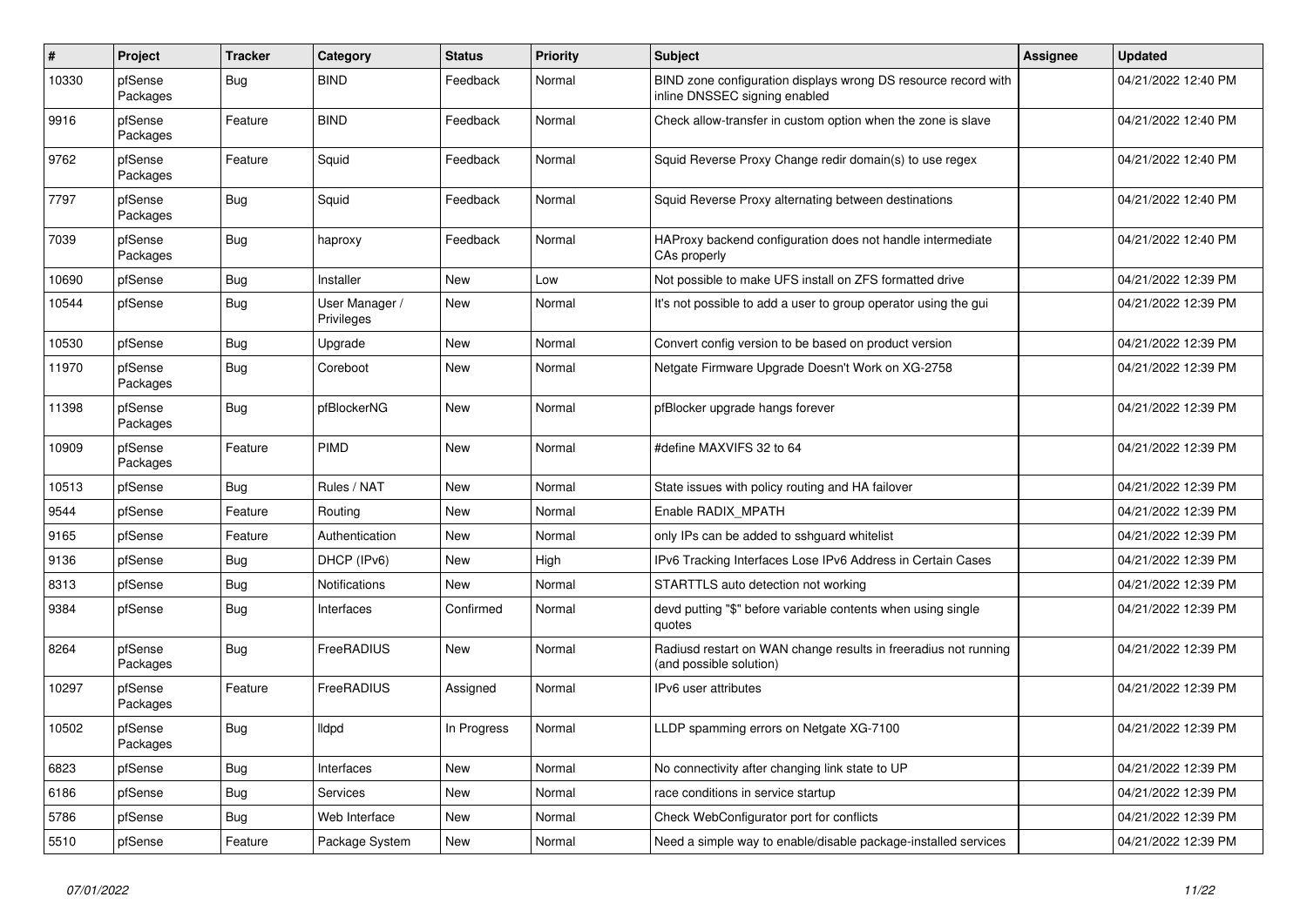| $\sharp$ | Project             | <b>Tracker</b> | Category                        | <b>Status</b>                 | <b>Priority</b> | <b>Subject</b>                                                                                              | <b>Assignee</b>     | <b>Updated</b>      |
|----------|---------------------|----------------|---------------------------------|-------------------------------|-----------------|-------------------------------------------------------------------------------------------------------------|---------------------|---------------------|
| 5074     | pfSense             | Feature        | Upgrade                         | New                           | Normal          | Standard release notes URLs to facilitate GUI viewing before<br>upgrade                                     |                     | 04/21/2022 12:39 PM |
| 946      | pfSense             | Feature        | <b>IPsec</b>                    | New                           | Normal          | Allow aliases to be used to define IPsec phase 2 networks                                                   |                     | 04/21/2022 12:39 PM |
| 790      | pfSense             | Feature        | <b>Operating System</b>         | <b>New</b>                    | Normal          | Advanced options for dnsclient (resolv.conf)                                                                |                     | 04/21/2022 12:39 PM |
| 4154     | pfSense             | Bug            | User Manager /<br>Privileges    | Confirmed                     | Normal          | RADIUS authentication not working over IPv6                                                                 |                     | 04/21/2022 12:39 PM |
| 7138     | pfSense             | Bug            | DHCP (IPv6)                     | Assigned                      | Normal          | Pfsense wide dhcpv6 client doesn't recognise ifid statement                                                 |                     | 04/21/2022 12:39 PM |
| 1337     | pfSense             | Feature        | Interfaces                      | Assigned                      | Normal          | VLANs with different MAC address than parent interface                                                      |                     | 04/21/2022 12:39 PM |
| 12183    | pfSense             | Regression     | Interfaces                      | New                           | Low             | Changing MAC address for PPP parent interface stopped<br>working                                            |                     | 04/20/2022 04:16 PM |
| 10426    | pfSense<br>Packages | Bug            | Filer                           | Feedback                      | Normal          | Filer must validate that File name is uniq                                                                  |                     | 04/20/2022 11:02 AM |
| 13072    | pfSense             | Feature        | <b>Traffic Shaper</b><br>(ALTQ) | <b>Pull Request</b><br>Review | Very Low        | Matching background/font colors of queue values with dark<br>theme.                                         |                     | 04/19/2022 07:32 AM |
| 13073    | pfSense<br>Packages | Bug            | Squid                           | New                           | Normal          | ClamAV - clamd dies with high CPU load and thus the C-ICAP of<br>squid-reverse proxy causes http:500 errors |                     | 04/19/2022 05:38 AM |
| 13068    | pfSense             | Bug            | Aliases / Tables                | <b>New</b>                    | Normal          | Error loading rules when URL Table IPs content is empty                                                     |                     | 04/17/2022 09:07 PM |
| 13067    | pfSense             | Bug            | <b>FilterDNS</b>                | New                           | Normal          | filterdns resolve interval is twice the intended value                                                      |                     | 04/17/2022 07:45 PM |
| 2358     | pfSense             | Feature        | Rules / NAT                     | New                           | Normal          | NAT64 Support                                                                                               |                     | 04/16/2022 06:52 PM |
| 12338    | pfSense<br>Packages | Bug            | <b>RRD Summary</b>              | New                           | Normal          | RRD Summary does not report data on 3100                                                                    |                     | 04/15/2022 02:54 PM |
| 13058    | pfSense             | Todo           | Rules / NAT                     | New                           | Normal          | Add static routes and directly connected networks back to policy<br>route negation rules                    |                     | 04/13/2022 08:05 AM |
| 13054    | pfSense             | Feature        | Package System                  | New                           | Normal          | Package plugin hook for web server configuration stanzas                                                    | Jim Pingle          | 04/12/2022 03:04 PM |
| 13051    | pfSense             | Bug            | <b>Traffic Shaper</b><br>(ALTQ) | New                           | Normal          | Firewall traffic shaper by interface selection unknow                                                       |                     | 04/12/2022 07:03 AM |
| 12522    | pfSense             | Feature        | OpenVPN                         | <b>New</b>                    | Very Low        | More flexible Client-Specific Override options for controlling<br>options pushed to clients                 |                     | 04/11/2022 03:11 PM |
| 12916    | pfSense<br>Packages | Bug            | pfBlockerNG                     | <b>New</b>                    | Normal          | pfBlockerNG-devel cron job does not trigger xmlrpc sync                                                     | <b>Viktor Gurov</b> | 04/11/2022 12:55 PM |
| 13046    | pfSense             | Bug            | Rules / NAT                     | New                           | Normal          | Floating rule applied to IPv6 interface with a SLAAC DHCPv6<br>gateway reports error on boot                |                     | 04/11/2022 09:50 AM |
| 13045    | pfSense<br>Packages | <b>Bug</b>     | WireGuard                       | New                           | Normal          | Firewall floating rules ignore WireGuard traffic                                                            |                     | 04/11/2022 09:40 AM |
| 13044    | pfSense<br>Packages | Feature        | Mail report                     | New                           | Normal          | Customized reporting                                                                                        |                     | 04/11/2022 09:22 AM |
| 13043    | pfSense<br>Packages | Bug            | WireGuard                       | New                           | Normal          | OSPF over Wireguard interface doesn't populate neighbors after<br>reboot                                    |                     | 04/11/2022 09:22 AM |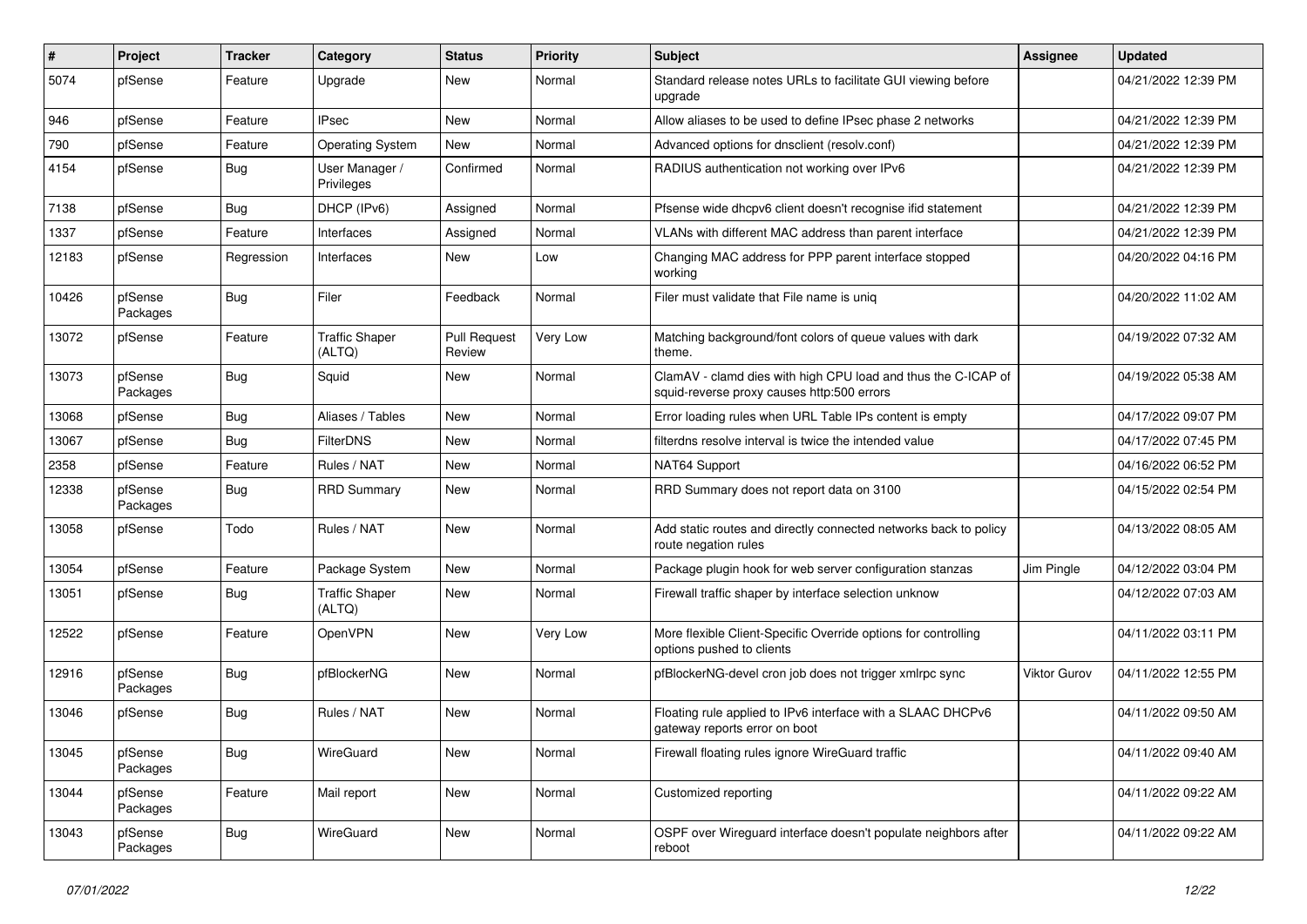| #     | Project             | <b>Tracker</b> | Category                | <b>Status</b> | <b>Priority</b> | Subject                                                                                                                             | <b>Assignee</b>       | <b>Updated</b>      |
|-------|---------------------|----------------|-------------------------|---------------|-----------------|-------------------------------------------------------------------------------------------------------------------------------------|-----------------------|---------------------|
| 13039 | pfSense<br>Packages | Feature        | AWS VPC                 | New           | Normal          | Handle transit gateway VPNs in the AWS VPN wizard                                                                                   |                       | 04/11/2022 07:31 AM |
| 12924 | pfSense<br>Packages | Bug            | WireGuard               | New           | Normal          | DNS Resolver WireGuard ACL Inconsistency                                                                                            | Christian<br>McDonald | 04/10/2022 10:36 AM |
| 12524 | pfSense Plus        | Feature        | <b>Operating System</b> | <b>New</b>    | Normal          | OpenSSL QAT Engine                                                                                                                  |                       | 04/10/2022 02:54 AM |
| 12950 | pfSense             | <b>Bug</b>     | Routina                 | New           | Normal          | OpenVPN as default gateway does not get set at boot time                                                                            |                       | 04/09/2022 05:46 PM |
| 13017 | pfSense             | Feature        | Packet Capture          | New           | Normal          | Packet capture: add preview results while capture is running                                                                        |                       | 04/09/2022 11:08 AM |
| 9833  | pfSense<br>Packages | Feature        | <b>ACME</b>             | New           | Normal          | ACME: add ability to use custom ACME server                                                                                         |                       | 04/07/2022 11:31 AM |
| 13022 | pfSense<br>Packages | Bug            | haproxy                 | Feedback      | Normal          | HAProxy - Sub Frontends ignore Client verification CA<br>certificates                                                               |                       | 04/06/2022 12:55 PM |
| 13034 | pfSense<br>Packages | Bug            | Zabbix                  | Feedback      | Normal          | Zabbix6 Agent and Proxy fail to set the PSK from the web GUI in<br>its conf files                                                   | Viktor Gurov          | 04/06/2022 11:59 AM |
| 12956 | pfSense<br>Packages | Bug            | Suricata                | Confirmed     | Normal          | suricata fails to use pcre in SID management (e.g. dropsid.conf)                                                                    |                       | 04/05/2022 12:52 PM |
| 11343 | pfSense<br>Packages | Bug            | <b>BIND</b>             | Feedback      | Low             | Invalid link to pfSense-pkg-bind changelog                                                                                          | Viktor Gurov          | 04/05/2022 08:12 AM |
| 10900 | pfSense<br>Packages | Bug            | Backup                  | Feedback      | Normal          | /packages/backup/backup.php?a=download&t=backup HTTP<br>504, or Sends PHP Error Message as ASCII/Text file Named<br>pfsense.bak.tgz |                       | 04/05/2022 01:51 AM |
| 13020 | pfSense Docs        | Todo           | <b>Firewall Rules</b>   | <b>New</b>    | Normal          | easyrule command documentation should document permissible<br>wildcards                                                             | Jim Pingle            | 04/04/2022 08:01 AM |
| 12774 | pfSense             | Bug            | Backup / Restore        | <b>New</b>    | Normal          | Picture widget image is not saved in backup                                                                                         |                       | 04/04/2022 04:48 AM |
| 13018 | pfSense<br>Packages | Bug            | pfBlockerNG             | New           | Normal          | TLD and DNSBL Safesearch DOH conflict disables TLD block<br>when conflicting DOH FQDN is deselected or whitelisted                  |                       | 04/01/2022 05:59 PM |
| 13016 | pfSense Docs        | New Content    | Virtualization          | New           | Normal          | Workaround for bandwith issues since 2.6 when installed in<br>Hyper-V                                                               |                       | 04/01/2022 01:06 PM |
| 13009 | pfSense             | Feature        | OpenVPN                 | New           | Normal          | Add option for multiple remote addresses to OpenVPN Client                                                                          |                       | 03/31/2022 12:42 PM |
| 13002 | pfSense<br>Packages | Regression     | <b>BIND</b>             | Feedback      | Normal          | BIND 9.16_13 could not find existing DNSSEC keys at<br>/cf/named/etc/namedb/keys due to directory change                            | <b>Viktor Gurov</b>   | 03/31/2022 12:14 PM |
| 13000 | pfSense             | Bug            | <b>IPsec</b>            | New           | Low             | IPsec AES-GCM encryption algorithm "Key Length" field should<br>be labeled "ICV Length"                                             |                       | 03/30/2022 07:40 AM |
| 12922 | pfSense             | <b>Bug</b>     | DHCP (IPv4)             | New           | Normal          | Classless static routes received on DHCP WAN can override<br>chosen default gateway                                                 |                       | 03/28/2022 10:08 AM |
| 1826  | pfSense             | Feature        | PPPoE Server            | New           | Normal          | PPPoE server IPv6 support                                                                                                           |                       | 03/25/2022 04:25 PM |
| 7783  | pfSense             | Feature        | <b>Operating System</b> | New           | Normal          | Support for hosting VMs on pfSense using bhyve                                                                                      |                       | 03/25/2022 11:53 AM |
| 12980 | pfSense Docs        | Todo           | <b>OpenVPN</b>          | Feedback      | Normal          | Add warnings against OpenVPN Shared Key mode                                                                                        | Jim Pingle            | 03/24/2022 02:11 PM |
| 12882 | pfSense<br>Packages | Feature        | pfBlockerNG             | Feedback      | Normal          | Add the option to specify CURLOPT_INTERFACE in<br>pfBlockerNG IPv4/IPv6 lists                                                       |                       | 03/24/2022 11:16 AM |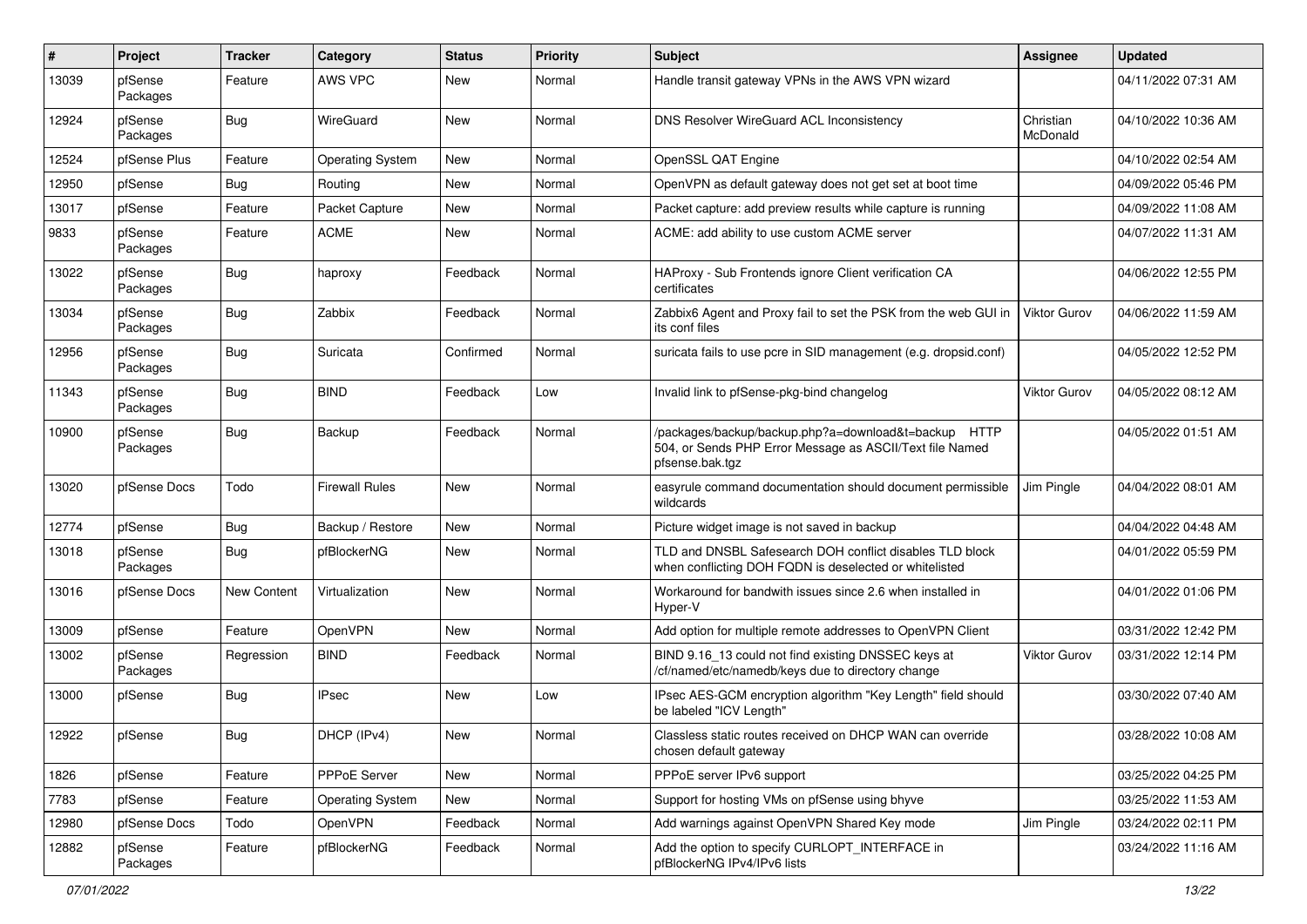| $\sharp$ | Project             | <b>Tracker</b> | Category                                        | <b>Status</b>                 | <b>Priority</b> | <b>Subject</b>                                                                                        | Assignee            | <b>Updated</b>      |
|----------|---------------------|----------------|-------------------------------------------------|-------------------------------|-----------------|-------------------------------------------------------------------------------------------------------|---------------------|---------------------|
| 12706    | pfSense<br>Packages | Bug            | pfBlockerNG                                     | Feedback                      | Normal          | pfBlockerNG and unbound does not work after switching /var to<br>RAM disk                             | <b>Viktor Gurov</b> | 03/24/2022 10:47 AM |
| 12979    | pfSense<br>Packages | <b>Bug</b>     | Snort                                           | <b>Pull Request</b><br>Review | High            | Snort Rules Update Process Using Deprecated FreeBSD<br><b>Subdirectory Name</b>                       | <b>Bill Meeks</b>   | 03/24/2022 09:02 AM |
| 12927    | pfSense             | <b>Bug</b>     | <b>OpenVPN</b>                                  | <b>New</b>                    | Normal          | OpenVPN with OCSP enabled allows connections with revoked<br>certificates                             |                     | 03/24/2022 08:22 AM |
| 12978    | pfSense Docs        | Correction     | Monitoring                                      | <b>New</b>                    | Normal          | Correction to iftop section of Monitoring Bandwidth Usage                                             | Jim Pingle          | 03/23/2022 11:18 AM |
| 12951    | pfSense<br>Packages | <b>Bug</b>     | <b>FRR</b>                                      | Feedback                      | Normal          | FRR cannot remove IPv6 routes                                                                         |                     | 03/22/2022 09:24 PM |
| 12965    | pfSense<br>Packages | <b>Bug</b>     | <b>FRR</b>                                      | <b>Pull Request</b><br>Review | Normal          | FRR BFD peer configuration is handled incorrectly in some cases                                       | <b>Viktor Gurov</b> | 03/22/2022 08:04 AM |
| 12863    | pfSense             | Feature        | Authentication                                  | New                           | Very Low        | dynamically tune sha512crypt rounds                                                                   | Jim Pingle          | 03/19/2022 12:53 PM |
| 12829    | pfSense             | <b>Bug</b>     | <b>Traffic Shaper</b><br>(Limiters)             | Feedback                      | Normal          | Dummynet kernel module fails to load after upgrade.                                                   |                     | 03/17/2022 09:26 AM |
| 11732    | pfSense Plus        | Feature        | Hardware / Drivers                              | <b>New</b>                    | Normal          | Add VXLAN Support to pfSense Plus                                                                     |                     | 03/15/2022 02:35 AM |
| 12400    | pfSense Docs        | Correction     | NAT                                             | <b>New</b>                    | Normal          | NAT 1:1 documentation - multi-wan information                                                         |                     | 03/13/2022 12:53 PM |
| 12938    | pfSense             | <b>Bug</b>     | <b>IPv6 Router</b><br>Advertisements<br>(RADVD) | <b>New</b>                    | Normal          | MaxRtrAdvInterval would allow stale DNS servers to be deleted<br>faster                               |                     | 03/12/2022 09:37 AM |
| 12932    | pfSense<br>Packages | Feature        | pfBlockerNG                                     | <b>New</b>                    | High            | pfblockerng per user whitelist                                                                        |                     | 03/11/2022 11:08 AM |
| 855      | pfSense             | Feature        | Multi-WAN                                       | New                           | Normal          | Ability to selectively kill states on gateways recovery                                               |                     | 03/11/2022 08:30 AM |
| 12623    | pfSense<br>Packages | Bug            | <b>ACME</b>                                     | New                           | Normal          | acme.sh package   DNS-ISPConfig settings                                                              | <b>Viktor Gurov</b> | 03/10/2022 03:42 PM |
| 12926    | pfSense             | <b>Bug</b>     | Interfaces                                      | Feedback                      | Normal          | Changing LAGG type on CARP interfaces makes VIPs go to an<br>"init" State                             |                     | 03/10/2022 10:52 AM |
| 12869    | pfSense<br>Packages | Bug            | <b>BIND</b>                                     | Feedback                      | Normal          | Bind DNS Package AAAA filtering Broken on new ZFS Installs                                            | <b>Viktor Gurov</b> | 03/09/2022 12:38 PM |
| 12907    | pfSense<br>Packages | <b>Bug</b>     | PIMD                                            | Feedback                      | Normal          | PIMD: Nonexistent interfaces should be hidden/disabled in<br>pimd.conf before bringing up the service |                     | 03/07/2022 03:51 PM |
| 12918    | pfSense<br>Packages | Feature        | pfBlockerNG                                     | New                           | Normal          | pfBlockerNG-devel changes from xmlrpc sync do not take effect<br>immediately                          |                     | 03/07/2022 02:29 PM |
| 12670    | pfSense<br>Packages | <b>Bug</b>     | <b>ACME</b>                                     | <b>New</b>                    | Normal          | ACME package writes credentials to system log                                                         | <b>Viktor Gurov</b> | 03/07/2022 10:58 AM |
| 12909    | pfSense<br>Packages | Feature        | Suricata                                        | <b>New</b>                    | Normal          | Convert Suricata GeoIP Lookup feature on ALERTS tab to use<br>local GeoIP2 database                   | <b>Viktor Gurov</b> | 03/07/2022 08:28 AM |
| 12905    | pfSense             | Bug            | Web Interface                                   | <b>New</b>                    | Normal          | Add VLAN Re-assignment to Import Interface Mismatch Wizard                                            |                     | 03/07/2022 08:05 AM |
| 12903    | pfSense             | Feature        | <b>Notifications</b>                            | New                           | Normal          | alternative authentication methods for email notifications?                                           |                     | 03/07/2022 07:52 AM |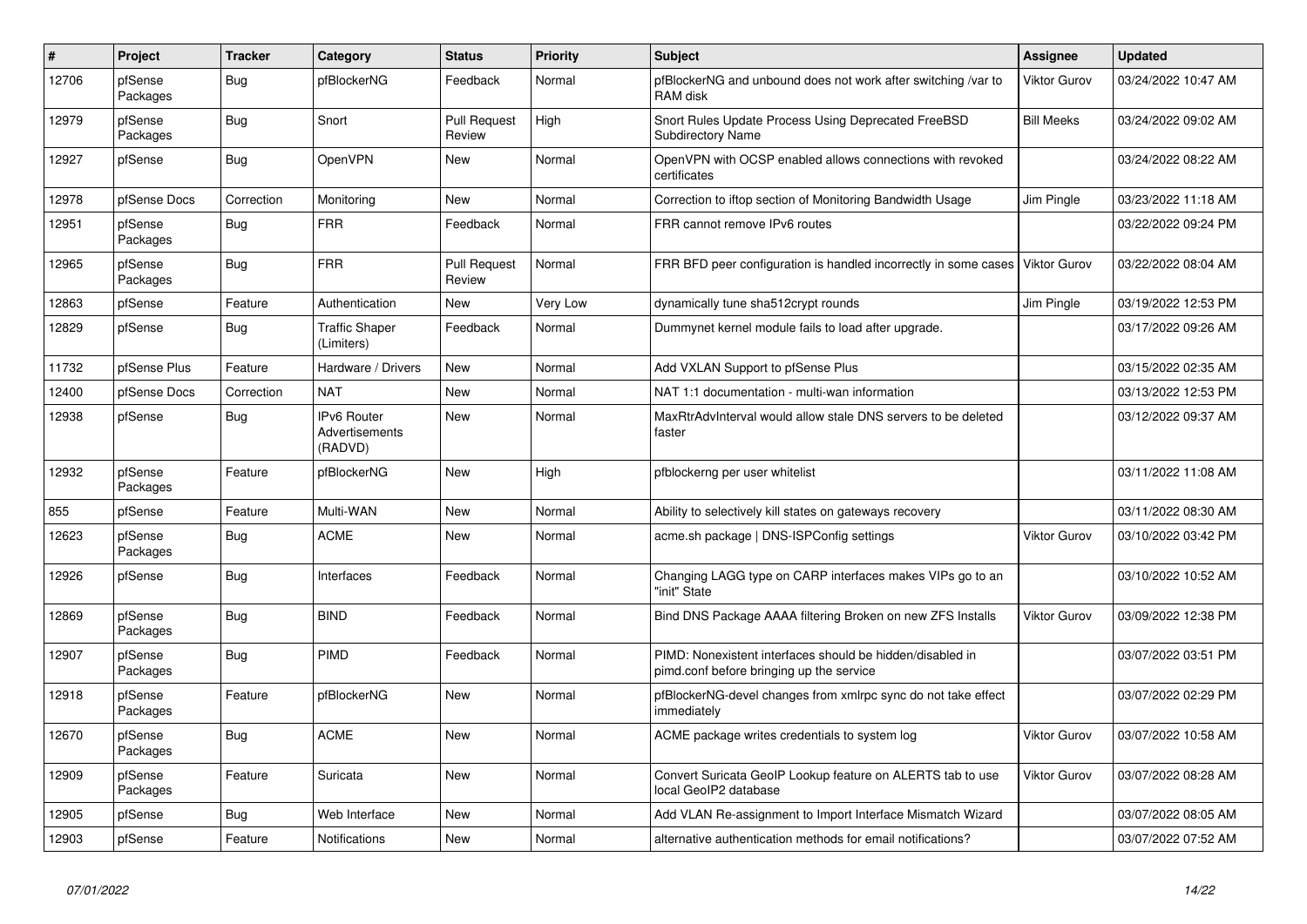| $\pmb{\#}$ | Project             | <b>Tracker</b> | Category                | <b>Status</b> | <b>Priority</b> | <b>Subject</b>                                                                                                                                                          | Assignee            | <b>Updated</b>      |
|------------|---------------------|----------------|-------------------------|---------------|-----------------|-------------------------------------------------------------------------------------------------------------------------------------------------------------------------|---------------------|---------------------|
| 11827      | pfSense<br>Packages | Feature        | <b>ACME</b>             | <b>New</b>    | Normal          | Please include acme deploy folder/scripts                                                                                                                               |                     | 03/06/2022 04:31 AM |
| 11530      | pfSense<br>Packages | Bug            | ntop                    | Feedback      | Low             | ntopng 4.2 needs to be updated to 4.3, Bug when accessing a<br>host for details                                                                                         |                     | 03/05/2022 08:35 PM |
| 12899      | pfSense<br>Packages | Bug            | Suricata                | <b>New</b>    | Normal          | Suricata doesn't honor Pass List                                                                                                                                        |                     | 03/04/2022 01:22 PM |
| 12865      | pfSense<br>Packages | Todo           | <b>RRD Summary</b>      | Feedback      | Normal          | RRD Summary improvements                                                                                                                                                | <b>Viktor Gurov</b> | 03/04/2022 12:20 PM |
| 12894      | pfSense Plus        | <b>Bug</b>     | Certificates            | <b>New</b>    | Low             | duplicating freshly created certificates through refreshing                                                                                                             |                     | 03/03/2022 02:35 PM |
| 5922       | pfSense             | Feature        | <b>SNMP</b>             | <b>New</b>    | Normal          | SNMP - enable SNMP v3 functionality                                                                                                                                     | <b>Viktor Gurov</b> | 03/02/2022 02:40 PM |
| 11879      | pfSense<br>Packages | Feature        | <b>ACME</b>             | Feedback      | Normal          | Add support for SSL.com ACME server                                                                                                                                     | Jim Pingle          | 03/02/2022 02:03 PM |
| 12889      | pfSense<br>Packages | Feature        | <b>FRR</b>              | <b>New</b>    | Normal          | FRR GUI add set ipv6 next-hop global                                                                                                                                    |                     | 03/02/2022 06:10 AM |
| 12888      | pfSense             | <b>Bug</b>     | Rules / NAT             | <b>New</b>    | Normal          | pfSense sends un-NATed packets during OpenVPN startup                                                                                                                   |                     | 03/01/2022 03:13 PM |
| 12742      | pfSense<br>Packages | Bug            | FreeRADIUS              | Feedback      | Normal          | freeRADIUS virtual-server-default: modules dailycounter,<br>monthlycounter, noresetcounter, expire on login in authorize<br>section prevent virtual server from loading |                     | 03/01/2022 12:45 PM |
| 4632       | pfSense             | Feature        | <b>Operating System</b> | New           | Normal          | Support for Multipath TCP (MPTCP)                                                                                                                                       | Jim Thompson        | 03/01/2022 05:39 AM |
| 12883      | pfSense Docs        | Todo           | <b>DNS</b>              | <b>New</b>    | Normal          | Feedback on Services - DNS Resolver - Host Overrides                                                                                                                    |                     | 02/28/2022 07:54 PM |
| 11778      | pfSense             | <b>Bug</b>     | <b>OpenVPN</b>          | <b>New</b>    | Normal          | OpenVPN uses 100% CPU after experiencing packet loss                                                                                                                    |                     | 02/28/2022 07:38 AM |
| 12857      | pfSense             | <b>Bug</b>     | Gateways                | <b>New</b>    | Normal          | Firewall gateway goes away when making changes to Bridge0<br>device                                                                                                     |                     | 02/27/2022 11:20 AM |
| 12259      | pfSense             | <b>Bug</b>     | <b>Operating System</b> | New           | Normal          | Intel em NICs Suffering Performance Degradation on<br>FreeBSD12                                                                                                         |                     | 02/25/2022 09:28 PM |
| 12874      | pfSense             | Feature        | <b>OpenVPN</b>          | <b>New</b>    | Normal          | OpenVPN RADIUS Framed-Pool                                                                                                                                              |                     | 02/25/2022 02:24 PM |
| 12860      | pfSense<br>Packages | Feature        | New Package<br>Request  | <b>New</b>    | Normal          | add mmc-utils package to all images                                                                                                                                     |                     | 02/24/2022 07:18 AM |
| 12861      | pfSense Docs        | Correction     | Hardware                | <b>New</b>    | Normal          | pfSense hardware tuning guide references obsolete interface<br>loader variable & buffer limits                                                                          |                     | 02/23/2022 05:31 PM |
| 12859      | pfSense<br>Packages | Feature        | Zabbix                  | <b>New</b>    | Normal          | Add Zabbix 6.0 LTS (agent and proxy) packages                                                                                                                           |                     | 02/23/2022 07:11 AM |
| 12849      | pfSense             | Bug            | <b>Operating System</b> | <b>New</b>    | Normal          | pfsync kernel crash on reboot                                                                                                                                           | Mateusz Guzik       | 02/22/2022 02:02 PM |
| 12853      | pfSense             | <b>Bug</b>     | <b>NAT Reflection</b>   | Feedback      | High            | Network Address Translation - Pure NAT pfsense freeze after<br>reboot                                                                                                   |                     | 02/22/2022 08:40 AM |
| 12850      | pfSense             | <b>Bug</b>     | Routing                 | <b>New</b>    | Low             | Console error during boot: "route: route has not been found"                                                                                                            |                     | 02/22/2022 08:27 AM |
| 12832      | pfSense Plus        | Feature        | Hardware / Drivers      | New           | Very Low        | 6100 configurable Blinking Blue LED                                                                                                                                     |                     | 02/22/2022 07:30 AM |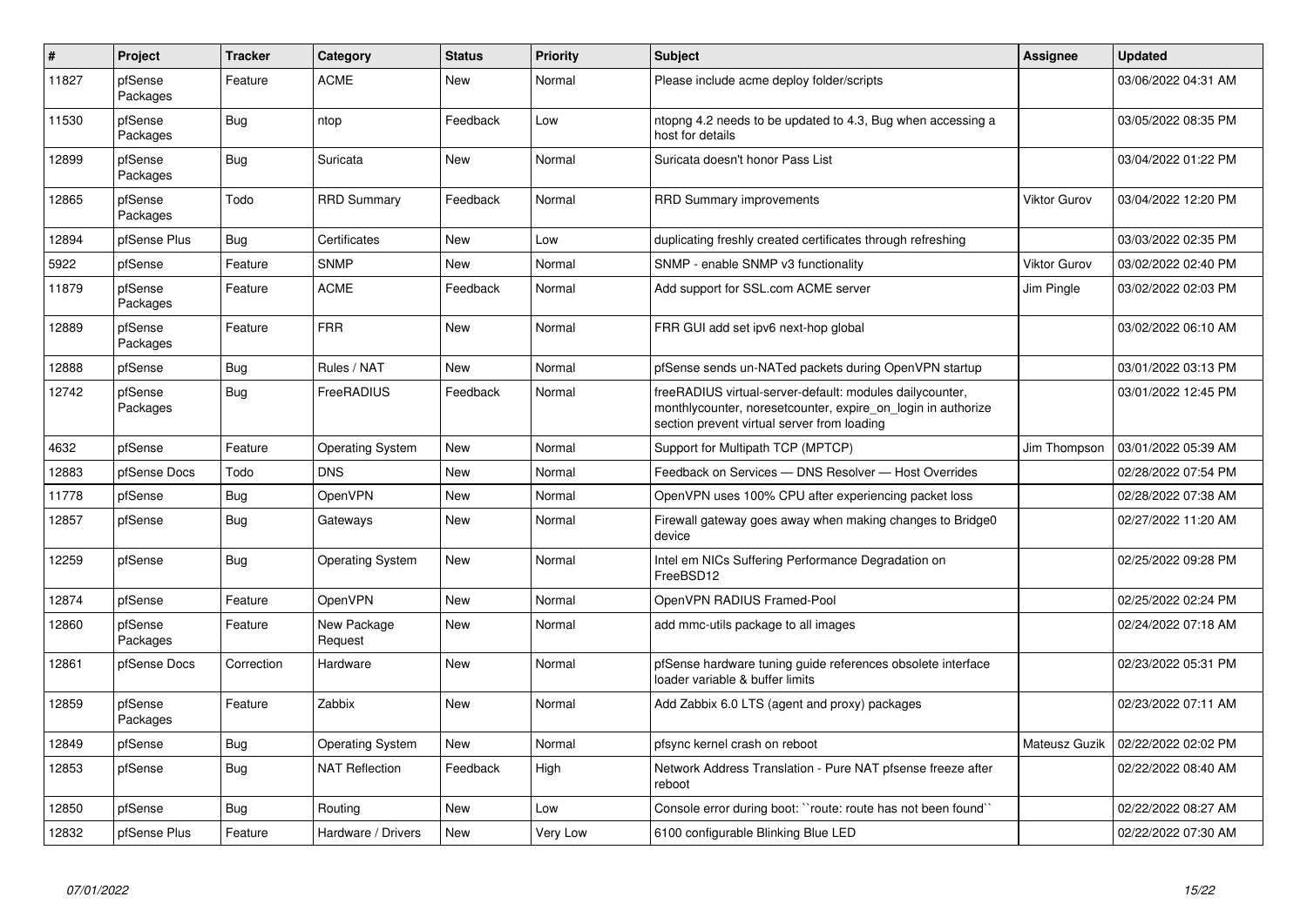| #     | Project             | <b>Tracker</b> | Category                 | <b>Status</b> | <b>Priority</b> | Subject                                                                                                       | <b>Assignee</b>     | <b>Updated</b>      |
|-------|---------------------|----------------|--------------------------|---------------|-----------------|---------------------------------------------------------------------------------------------------------------|---------------------|---------------------|
| 12553 | pfSense             | Feature        | Backup / Restore         | <b>New</b>    | Normal          | Auto Config Backup: Allow selecting multiple backups for<br>deletion                                          |                     | 02/22/2022 04:27 AM |
| 12848 | pfSense             | Feature        | <b>Dynamic DNS</b>       | New           | Normal          | Evaluation of the DynDNS "Result Match" string                                                                |                     | 02/22/2022 02:01 AM |
| 12845 | pfSense<br>Packages | Bug            | softflowd                | New           | Normal          | softflowd wrong vlan tag                                                                                      |                     | 02/21/2022 10:40 AM |
| 12828 | pfSense             | Bug            | Wireless                 | New           | Normal          | pfSense keeps crashing (Fatal trap 12: page fault while in kernel<br>mode)                                    |                     | 02/21/2022 07:55 AM |
| 12708 | pfSense             | <b>Bug</b>     | Aliases / Tables         | <b>New</b>    | Normal          | alias with non resolving DNS entry breaks underlying pf table                                                 |                     | 02/20/2022 06:13 PM |
| 12822 | pfSense<br>Packages | Bug            | pfBlockerNG              | New           | Normal          | IPv4 Source ASN format not working                                                                            |                     | 02/18/2022 10:47 AM |
| 12823 | pfSense             | Bug            | DHCP (IPv6)              | New           | Normal          | Multiple DHCP6 WAN connections PPPoE interface 'defached'<br>status                                           |                     | 02/18/2022 05:39 AM |
| 8882  | pfSense             | <b>Bug</b>     | Interfaces               | Incomplete    | Normal          | Interface assignments lost on reboot                                                                          |                     | 02/17/2022 02:24 PM |
| 12475 | pfSense<br>Packages | Bug            | OpenVPN Client<br>Export | Feedback      | Normal          | OpenVPN Client Export does not show certificate without private<br>key                                        | Jim Pingle          | 02/17/2022 08:24 AM |
| 12813 | pfSense             | Feature        | Installer                | <b>New</b>    | Low             | Recover extra data in the installer                                                                           |                     | 02/17/2022 07:52 AM |
| 10395 | pfSense             | Feature        | Dashboard                | New           | Low             | Add Dashboard System Information support for more PC<br>Engines APU boards                                    |                     | 02/17/2022 01:02 AM |
| 12812 | pfSense<br>Packages | Feature        | arpwatch                 | New           | Normal          | Would it be helpful if the FreeBSD net-mgmt/arpwatch port had<br>an option to use mail/dma for mail delivery? |                     | 02/16/2022 06:09 PM |
| 12806 | pfSense<br>Packages | Todo           | node exporter            | <b>New</b>    | Normal          | Update node exporter to 1.3.1                                                                                 |                     | 02/15/2022 05:26 PM |
| 12805 | pfSense Docs        | New Content    | General                  | <b>New</b>    | Very Low        | Add documentation about what triggers a notfication                                                           |                     | 02/15/2022 05:10 PM |
| 12804 | pfSense Docs        | New Content    | General                  | <b>New</b>    | Very Low        | Create Slack documentation                                                                                    |                     | 02/15/2022 04:59 PM |
| 12797 | pfSense             | Bug            | UPnP/NAT-PMP             | New           | Normal          | UPnP+STUN forms invalid outbound NAT rules using the<br>external address discovered from STUN                 |                     | 02/15/2022 01:01 PM |
| 12683 | pfSense<br>Packages | Bug            | Snort                    | Feedback      | Normal          | snort_get_vpns_list() does not include OpenVPN CSO                                                            | Viktor Gurov        | 02/15/2022 10:47 AM |
| 11931 | pfSense<br>Packages | Feature        | <b>ACME</b>              | <b>New</b>    | Normal          | Add support for validating a domain's ownership via Google<br>Cloud Cloud DNS                                 |                     | 02/15/2022 03:18 AM |
| 9200  | pfSense<br>Packages | Todo           | <b>ACME</b>              | New           | Normal          | Add DNS support for Google domain to Acme manager                                                             | Jim Pingle          | 02/15/2022 03:16 AM |
| 12789 | pfSense<br>Packages | Feature        | <b>ACME</b>              | New           | Very Low        | Show expiration date of certificates in the ACME package list                                                 |                     | 02/14/2022 09:20 AM |
| 11836 | pfSense<br>Packages | Bug            | <b>FRR</b>               | Assigned      | Normal          | FRR ACCEPTFILTER unstable                                                                                     | <b>Viktor Gurov</b> | 02/14/2022 07:20 AM |
| 12543 | pfSense             | <b>Bug</b>     | Web Interface            | Feedback      | Normal          | Deleteing a Outbound NAT rule gave me an empty rule and<br>displayed php error in UI.                         |                     | 02/14/2022 04:36 AM |
| 12791 | pfSense Docs        | New Content    | Diagnostics              | New           | Normal          | Diagnostic Information for Support (pfSense)                                                                  |                     | 02/13/2022 08:49 PM |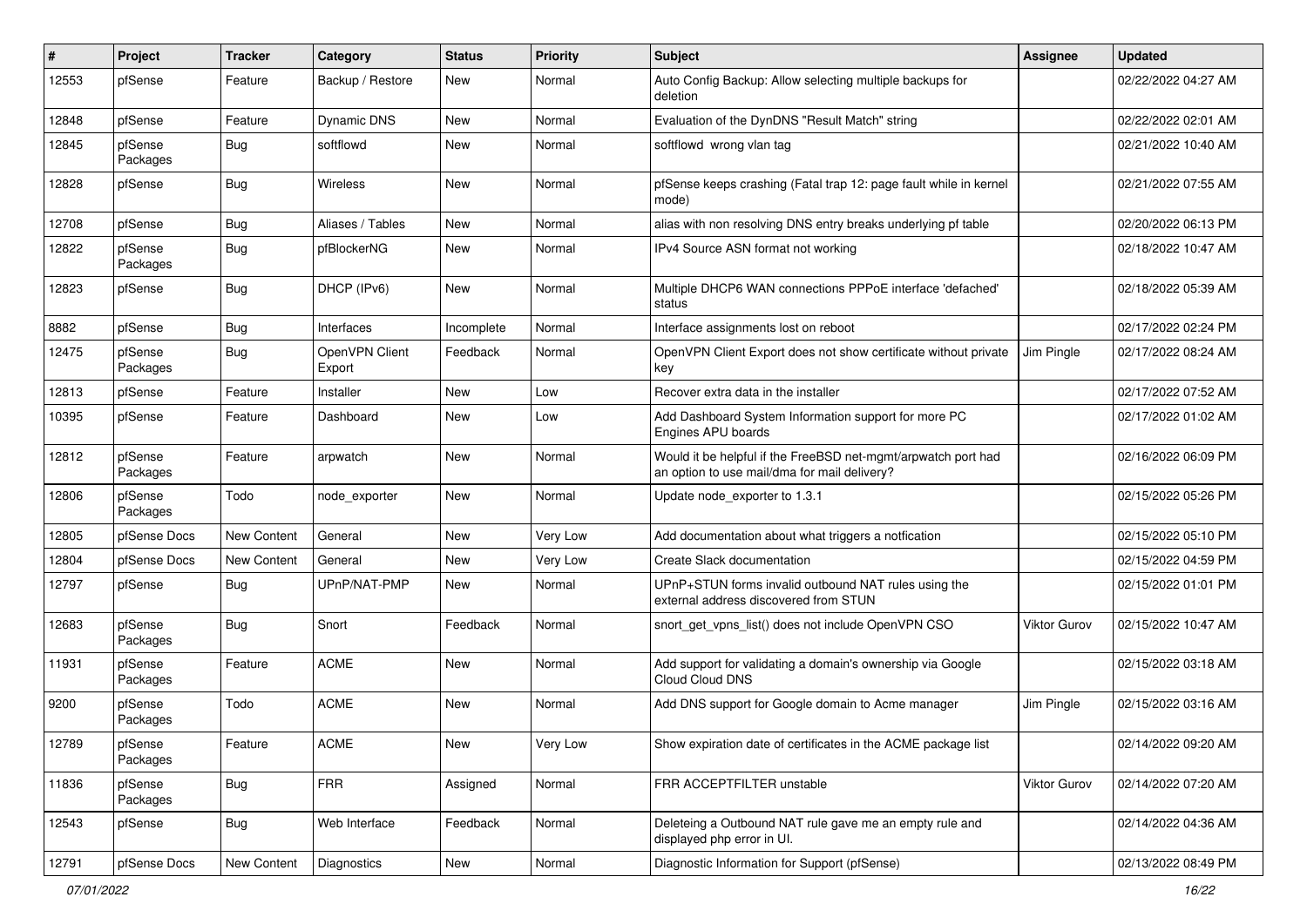| $\#$  | Project             | <b>Tracker</b> | Category               | <b>Status</b> | <b>Priority</b> | <b>Subject</b>                                                                                                                                         | <b>Assignee</b>       | <b>Updated</b>      |
|-------|---------------------|----------------|------------------------|---------------|-----------------|--------------------------------------------------------------------------------------------------------------------------------------------------------|-----------------------|---------------------|
| 12787 | pfSense Docs        | Todo           | <b>IPsec</b>           | New           | Normal          | Feedback on pfSense Configuration Recipes - Routing Internet<br>Traffic Through a Site-to-Site IPsec Tunnel                                            |                       | 02/11/2022 11:28 PM |
| 11036 | pfSense<br>Packages | <b>Bug</b>     | haproxy                | <b>New</b>    | Normal          | <b>HAproxy ACL</b>                                                                                                                                     |                       | 02/11/2022 11:27 AM |
| 8179  | pfSense             | <b>Bug</b>     | DHCP (IPv4)            | Feedback      | Normal          | Incorrect reverse DNS zone in DHCP server config for<br>non-octet-aligned subnet mask                                                                  | Renato Botelho        | 02/09/2022 11:17 PM |
| 12329 | pfSense<br>Packages | Feature        | Avahi                  | <b>New</b>    | Normal          | Add optional floating firewall rules for IPv4 and IPv6                                                                                                 |                       | 02/09/2022 04:43 PM |
| 12759 | pfSense Plus        | Bug            | Package System         | <b>New</b>    | Very Low        | Proprietary packages link to non-existant or non-public github<br>pages                                                                                |                       | 02/09/2022 10:43 AM |
| 8100  | pfSense             | <b>Bug</b>     | CARP                   | <b>New</b>    | Normal          | pfsync Initially Deletes States on Primary for Connections<br>Established through Secondary                                                            | Luiz Souza            | 02/08/2022 12:59 PM |
| 6799  | pfSense             | <b>Bug</b>     | Rules / NAT            | <b>New</b>    | Normal          | Using NOT (!) with interface subnet macros results unexpected<br>traffic passing when multiple subnets are included in the macro<br>(i.e. VIP subnets) |                       | 02/07/2022 02:18 PM |
| 12767 | pfSense<br>Packages | Bug            | Avahi                  | <b>New</b>    | Normal          | Package radavahi-daemon does does not exist in current<br>pfSense version and it has been removed" message on<br>pfSense 2.7 restore                   |                       | 02/07/2022 11:28 AM |
| 12762 | pfSense             | <b>Bug</b>     | <b>IPsec</b>           | <b>New</b>    | Normal          | IPsec keep alive check ignores Child SA Start Action                                                                                                   | Viktor Gurov          | 02/07/2022 11:21 AM |
| 12764 | pfSense             | Bug            | Gateways               | <b>New</b>    | Normal          | VTI gateway status is pending after assigning the VTI interface                                                                                        |                       | 02/07/2022 05:41 AM |
| 12243 | pfSense             | Todo           | Package System         | New           | Normal          | Implement "plugin interfaces()"                                                                                                                        |                       | 02/07/2022 03:50 AM |
| 12760 | pfSense<br>Packages | Bug            | WireGuard              | <b>New</b>    | Normal          | Link-local addresses disallowed on Wireguard interfaces                                                                                                | Christian<br>McDonald | 02/07/2022 03:50 AM |
| 12751 | pfSense<br>Packages | Bug            | <b>FRR</b>             | <b>New</b>    | Normal          | Improve FRR route restoration after gateway events                                                                                                     |                       | 02/06/2022 11:07 PM |
| 12351 | pfSense<br>Packages | Todo           | pfBlockerNG            | Feedback      | Normal          | Remove non-functional feeds                                                                                                                            | Viktor Gurov          | 02/04/2022 02:29 PM |
| 12258 | pfSense<br>Packages | Bug            | <b>WireGuard</b>       | Feedback      | Normal          | Copy key buttons only work in HTTPS mode                                                                                                               |                       | 02/03/2022 04:57 AM |
| 10466 | pfSense<br>Packages | Feature        | Suricata               | <b>New</b>    | Low             | Add checkbox to Suricata blocked host view to resolve all<br>resolvable IP's automatically                                                             |                       | 02/02/2022 06:04 PM |
| 12748 | pfSense<br>Packages | Feature        | Suricata               | <b>New</b>    | Normal          | Suricata blocked page timestamp breakout to it's own sortable<br>column                                                                                |                       | 02/01/2022 12:06 PM |
| 12746 | pfSense             | Feature        | Interfaces             | <b>New</b>    | High            | IPoE feature for WAN interface                                                                                                                         |                       | 02/01/2022 01:42 AM |
| 12734 | pfSense             | Bug            | Web Interface          | Incomplete    | Low             | Long hostname breaks DHCP leases layout                                                                                                                |                       | 01/31/2022 01:03 PM |
| 12656 | pfSense<br>Packages | Feature        | New Package<br>Request | New           | Normal          | <b>NextDNS</b>                                                                                                                                         |                       | 01/31/2022 01:50 AM |
| 12736 | pfSense<br>Packages | Feature        | pfBlockerNG            | <b>New</b>    | Low             | Allow custom cron intervals                                                                                                                            |                       | 01/30/2022 08:55 PM |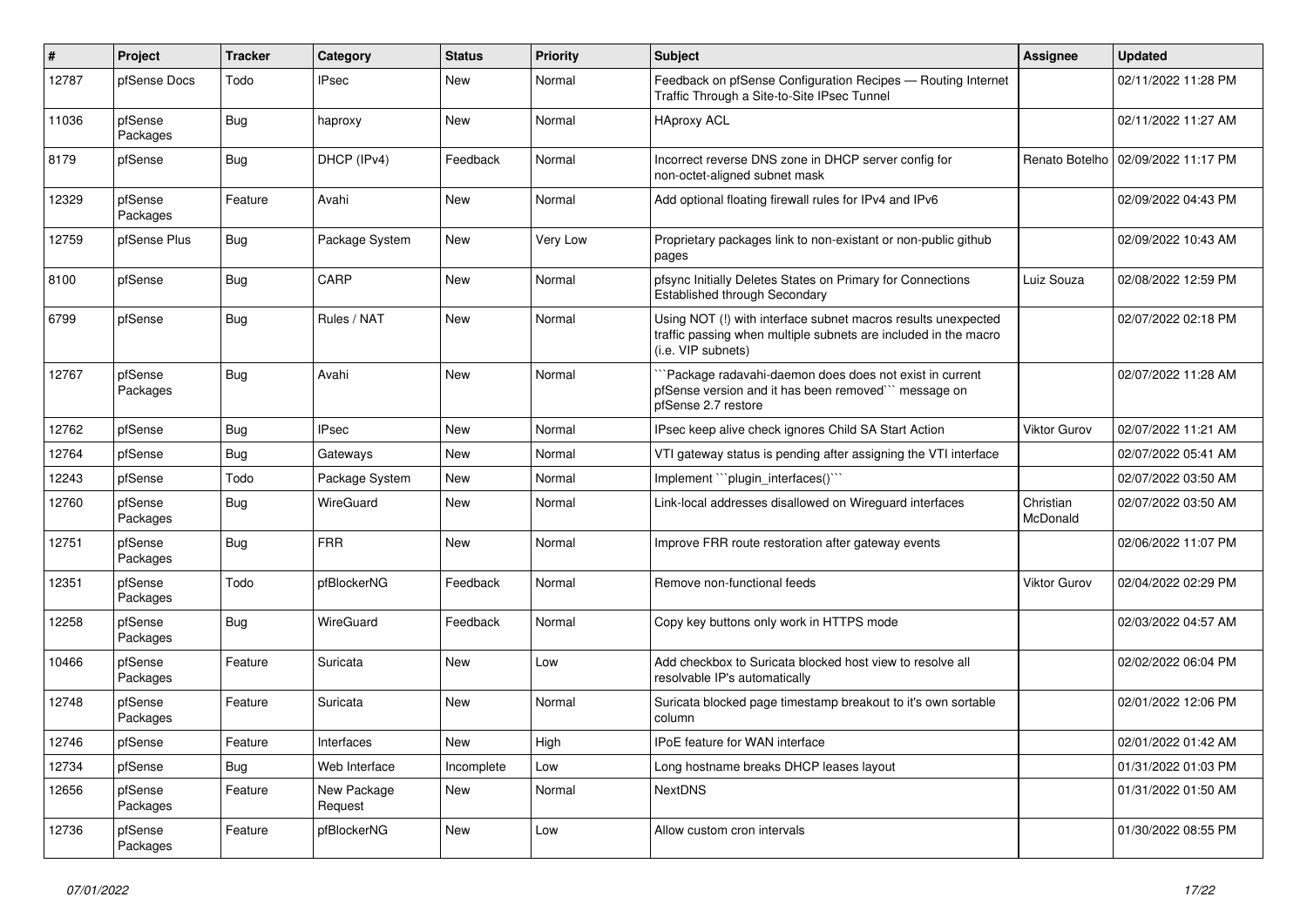| $\vert$ # | Project             | <b>Tracker</b> | Category                        | <b>Status</b>                 | <b>Priority</b> | <b>Subject</b>                                                                                                  | Assignee              | <b>Updated</b>      |
|-----------|---------------------|----------------|---------------------------------|-------------------------------|-----------------|-----------------------------------------------------------------------------------------------------------------|-----------------------|---------------------|
| 12740     | pfSense             | Bug            | FreeBSD                         | Incomplete                    | Normal          | panic: esp input cb: Unexpected address family                                                                  |                       | 01/27/2022 01:19 PM |
| 12732     | pfSense<br>Packages | Bug            | squidguard                      | New                           | High            | Squid https filtering squidguard acl target list - erratic behaviour                                            |                       | 01/26/2022 09:11 AM |
| 12730     | pfSense             | <b>Bug</b>     | Captive Portal                  | <b>New</b>                    | Normal          | RADIUS accounting does not work if WAN is down                                                                  |                       | 01/26/2022 05:13 AM |
| 9700      | pfSense<br>Packages | Feature        | Squid                           | Feedback                      | Normal          | Secure Squid HTTPS Proxy                                                                                        |                       | 01/25/2022 06:39 PM |
| 12717     | pfSense<br>Packages | Todo           | Squid                           | <b>New</b>                    | Normal          | Squid 5.x Branch                                                                                                |                       | 01/25/2022 06:24 PM |
| 12726     | pfSense             | Bug            | Authentication                  | New                           | Normal          | LDAP select container button auto populate                                                                      |                       | 01/25/2022 01:48 PM |
| 12705     | pfSense             | <b>Bug</b>     | <b>IPsec</b>                    | Incomplete                    | Normal          | ECDSA certificate does not work for IPSec VPN phase 1                                                           |                       | 01/24/2022 03:22 PM |
| 12720     | pfSense             | Bug            | Rules / NAT                     | <b>Pull Request</b><br>Review | Normal          | Hide the "tag" field on non-floating tabs                                                                       | <b>Viktor Gurov</b>   | 01/24/2022 03:11 PM |
| 12281     | pfSense<br>Packages | Feature        | <b>Nut</b>                      | New                           | Normal          | Add support for Telegram/Pushover notifications                                                                 | <b>Viktor Gurov</b>   | 01/24/2022 07:25 AM |
| 12715     | pfSense             | <b>Bug</b>     | Authentication                  | <b>New</b>                    | Normal          | Long system startup time when LDAP is configured and<br>unavailable during startup.                             | Christian<br>McDonald | 01/24/2022 05:50 AM |
| 7329      | pfSense             | <b>Bug</b>     | <b>DNS Forwarder</b>            | New                           | Low             | <b>DHCP Not Updating DNS</b>                                                                                    |                       | 01/21/2022 09:16 PM |
| 12711     | pfSense<br>Packages | Feature        | Telegraf                        | <b>New</b>                    | Normal          | Add InfluxDB V2 support                                                                                         |                       | 01/21/2022 02:54 AM |
| 7352      | pfSense             | <b>Bug</b>     | Routing                         | <b>New</b>                    | Normal          | pfSense IPv6 static route is dumped after a WAN flap                                                            |                       | 01/20/2022 09:35 AM |
| 9500      | pfSense<br>Packages | Bug            | haproxy                         | New                           | Normal          | HAproxy does not delete non-applicable action config                                                            |                       | 01/18/2022 06:28 AM |
| 12382     | pfSense             | Regression     | <b>OpenVPN</b>                  | New                           | Normal          | Certificate Depth checking creates OpenVPN micro-outages<br>every time a user authenticates after 2.5.2 upgrade |                       | 01/17/2022 04:17 AM |
| 12659     | pfSense Docs        | Todo           | Hardware                        | <b>New</b>                    | Normal          | Feedback on Hardware - Hardware Tuning and<br>Troubleshooting - Flow Control for ix                             |                       | 01/16/2022 10:22 AM |
| 2234      | pfSense             | Bug            | Web Interface                   | Confirmed                     | Low             | Status: Traffic Graph - only shows interface's subnet                                                           |                       | 01/15/2022 08:33 PM |
| 6926      | pfSense             | Bug            | UPnP/NAT-PMP                    | New                           | Normal          | Miniupnp advertising expired IPv6 address                                                                       |                       | 01/15/2022 08:29 PM |
| 10843     | pfSense             | Feature        | Authentication                  | New                           | Normal          | Allow user manager settings to specify multiple authentication<br>servers                                       |                       | 01/13/2022 07:22 AM |
| 12679     | pfSense             | Feature        | Interfaces                      | <b>New</b>                    | Normal          | Remind user to update DHCPv6 range when changing interface<br>IPv6 prefix                                       |                       | 01/12/2022 07:36 AM |
| 12676     | pfSense             | Feature        | Rules / NAT                     | <b>New</b>                    | Normal          | Add the Tagged option on the Port Forward rules edit page                                                       |                       | 01/11/2022 05:52 AM |
| 12607     | pfSense Plus        | <b>Bug</b>     | Hardware / Drivers              | <b>New</b>                    | High            | Instability with Snort Inline with AWS Instances                                                                |                       | 01/10/2022 09:03 PM |
| 1849      | pfSense             | Bug            | <b>Traffic Shaper</b><br>(ALTQ) | New                           | Normal          | Traffic shaper - By Queue view needs to show/use friendly<br>inerface names                                     |                       | 01/10/2022 08:10 AM |
| 5253      | pfSense             | <b>Bug</b>     | <b>PPP</b> Interfaces           | New                           | Normal          | 3gstats.php 100% CPU                                                                                            |                       | 01/08/2022 05:02 PM |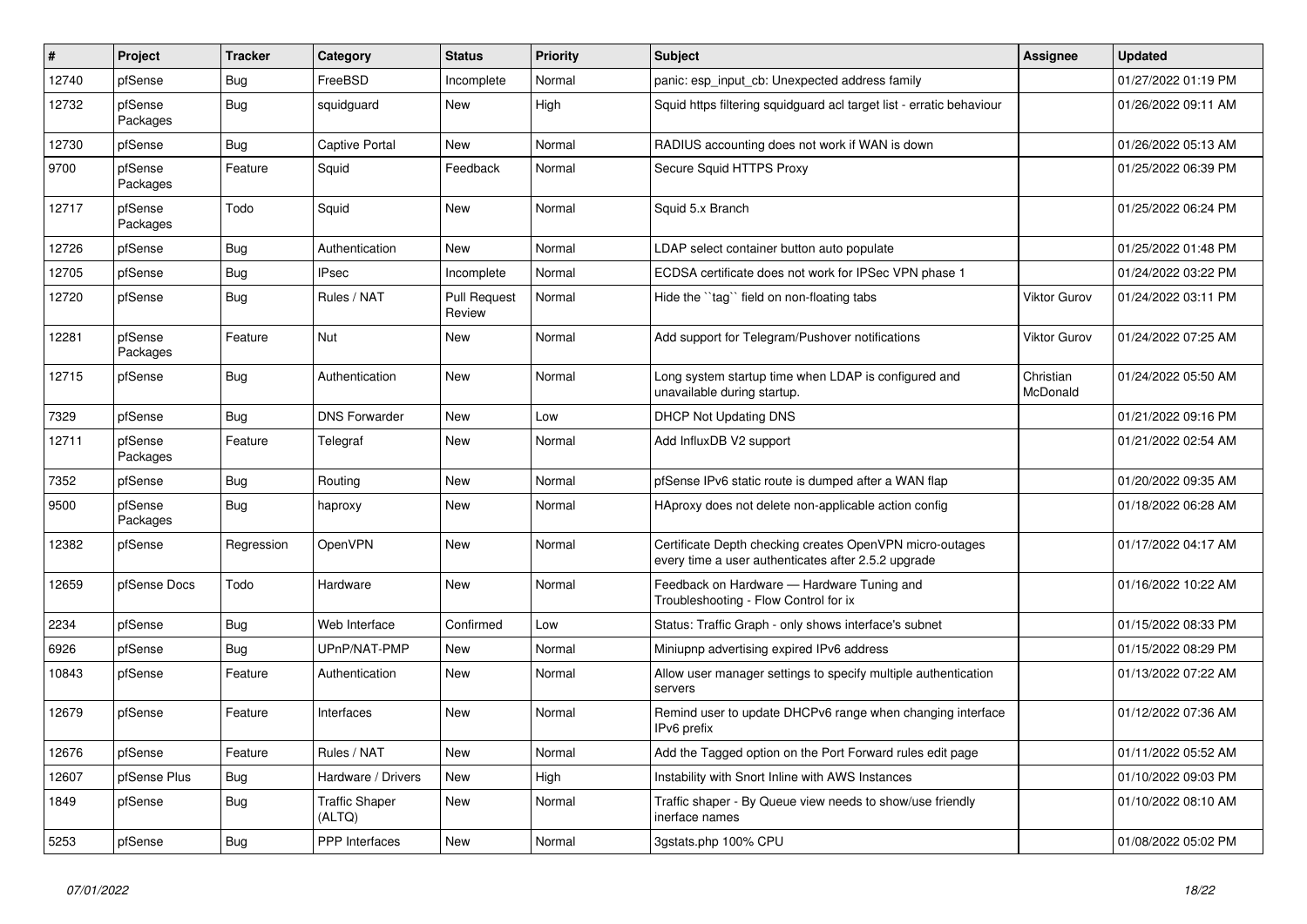| #     | Project             | <b>Tracker</b> | Category                | <b>Status</b> | <b>Priority</b> | <b>Subject</b>                                                                                | <b>Assignee</b>       | <b>Updated</b>      |
|-------|---------------------|----------------|-------------------------|---------------|-----------------|-----------------------------------------------------------------------------------------------|-----------------------|---------------------|
| 12260 | pfSense<br>Packages | Bug            | ntop                    | New           | Normal          | Update popup and version missmatch?                                                           |                       | 01/08/2022 05:53 AM |
| 12665 | pfSense             | Feature        | Rules / NAT             | New           | Normal          | Ability to add custom pf rules from the GUI                                                   |                       | 01/07/2022 09:30 AM |
| 12667 | pfSense<br>Packages | Bug            | WireGuard               | New           | Normal          | Firewall Crashed After Upgrading Wireguard                                                    |                       | 01/07/2022 09:18 AM |
| 4242  | pfSense             | Feature        | Authentication          | New           | Normal          | Two Factor or OTP Authentication for Admin Interface                                          |                       | 01/04/2022 12:07 PM |
| 11927 | pfSense             | Feature        | DHCP (IPv4)             | Feedback      | Normal          | Allow DHCP not to serve a gateway - small fix                                                 |                       | 01/03/2022 04:17 PM |
| 7626  | pfSense             | Feature        | Interfaces              | <b>New</b>    | Normal          | Add IPoE support for WAN                                                                      |                       | 01/01/2022 12:31 AM |
| 8516  | pfSense<br>Packages | Bug            | FreeRADIUS              | New           | Normal          | FreeRADIUS requires settings re-saved after pfSense upgrade                                   | Jim Pingle            | 12/31/2021 05:58 PM |
| 8113  | pfSense             | Bug            | Interfaces              | New           | Normal          | MTU setting on bridge, openvpn clients ignored                                                |                       | 12/31/2021 05:55 PM |
| 7400  | pfSense             | Bug            | <b>Traffic Graphs</b>   | Assigned      | Normal          | Traffic Graphs show bad data on 2.3.3 1                                                       | <b>Jared Dillard</b>  | 12/31/2021 05:47 PM |
| 6993  | pfSense             | Bug            | OpenVPN                 | <b>New</b>    | Normal          | OpenVPN status error during CARP state transition                                             | James Webb            | 12/31/2021 05:44 PM |
| 7113  | pfSense             | Bug            | Dashboard               | <b>New</b>    | Normal          | Interface name in Traffic Graphs                                                              |                       | 12/31/2021 05:40 PM |
| 4345  | pfSense             | Bug            | <b>Operating System</b> | Confirmed     | Normal          | Traffic Shaping doesn't work with Xen netfront driver                                         |                       | 12/31/2021 05:30 PM |
| 5629  | pfSense             | Bug            | <b>IPsec</b>            | New           | Normal          | Allow for IPsec configuration using certs without a CA                                        |                       | 12/31/2021 05:21 PM |
| 11130 | pfSense<br>Packages | Feature        | <b>FRR</b>              | Feedback      | Normal          | FRR RIP support                                                                               | Jim Pingle            | 12/31/2021 04:19 PM |
| 12423 | pfSense<br>Packages | Bug            | pfBlockerNG             | Feedback      | Normal          | Dashboard shows "SQLite database missing, Force Reload<br>DNSBL to recover!"                  |                       | 12/31/2021 01:06 PM |
| 12655 | pfSense<br>Packages | Bug            | Telegraf                | <b>New</b>    | Normal          | telegraf, wireguard plugin failing                                                            |                       | 12/30/2021 05:51 PM |
| 12414 | pfSense<br>Packages | Bug            | pfBlockerNG             | Feedback      | Normal          | DNSBL SafeSearch page displays input validation error if DoH /<br>DoT blocking is not enabled |                       | 12/30/2021 02:49 PM |
| 12206 | pfSense<br>Packages | Bug            | NET-SNMP                | Feedback      | Normal          | Certificate Manager page doesn't show Net-SNMP used<br>certificates                           | Viktor Gurov          | 12/30/2021 09:40 AM |
| 12653 | pfSense<br>Packages | Regression     | <b>FRR</b>              | Feedback      | Normal          | RIP related startup error                                                                     | Viktor Gurov          | 12/30/2021 08:37 AM |
| 6289  | pfSense             | Bug            | Interfaces              | <b>New</b>    | Normal          | IPv6 address not given to track6 interfaces on create                                         |                       | 12/30/2021 04:17 AM |
| 11872 | pfSense             | <b>Bug</b>     | Interfaces              | New           | Normal          | gif interfaces reporting incorrect traffic counters                                           |                       | 12/30/2021 04:00 AM |
| 11759 | pfSense             | Bug            | Dashboard               | New           | Normal          | Traffic graphs on dashboard double upload on pppoe links                                      |                       | 12/30/2021 04:00 AM |
| 12643 | pfSense<br>Packages | Regression     | Suricata                | Feedback      | Normal          | Rule categories are cleared after clicking the save button on the<br>Global Settings page     |                       | 12/30/2021 03:44 AM |
| 12648 | pfSense             | <b>Bug</b>     | Captive Portal          | New           | Normal          | Undocumented variables 'listenporthttp' and 'listenporthttps'                                 |                       | 12/28/2021 10:44 AM |
| 6651  | pfSense<br>Packages | Feature        | <b>FRR</b>              | Feedback      | Normal          | Loopback interfaces                                                                           | Christian<br>McDonald | 12/25/2021 02:42 PM |
| 12070 | pfSense             | <b>Bug</b>     | DHCP (IPv4)             | New           | Low             | VLAN0 for WAN DHCP                                                                            |                       | 12/23/2021 04:31 PM |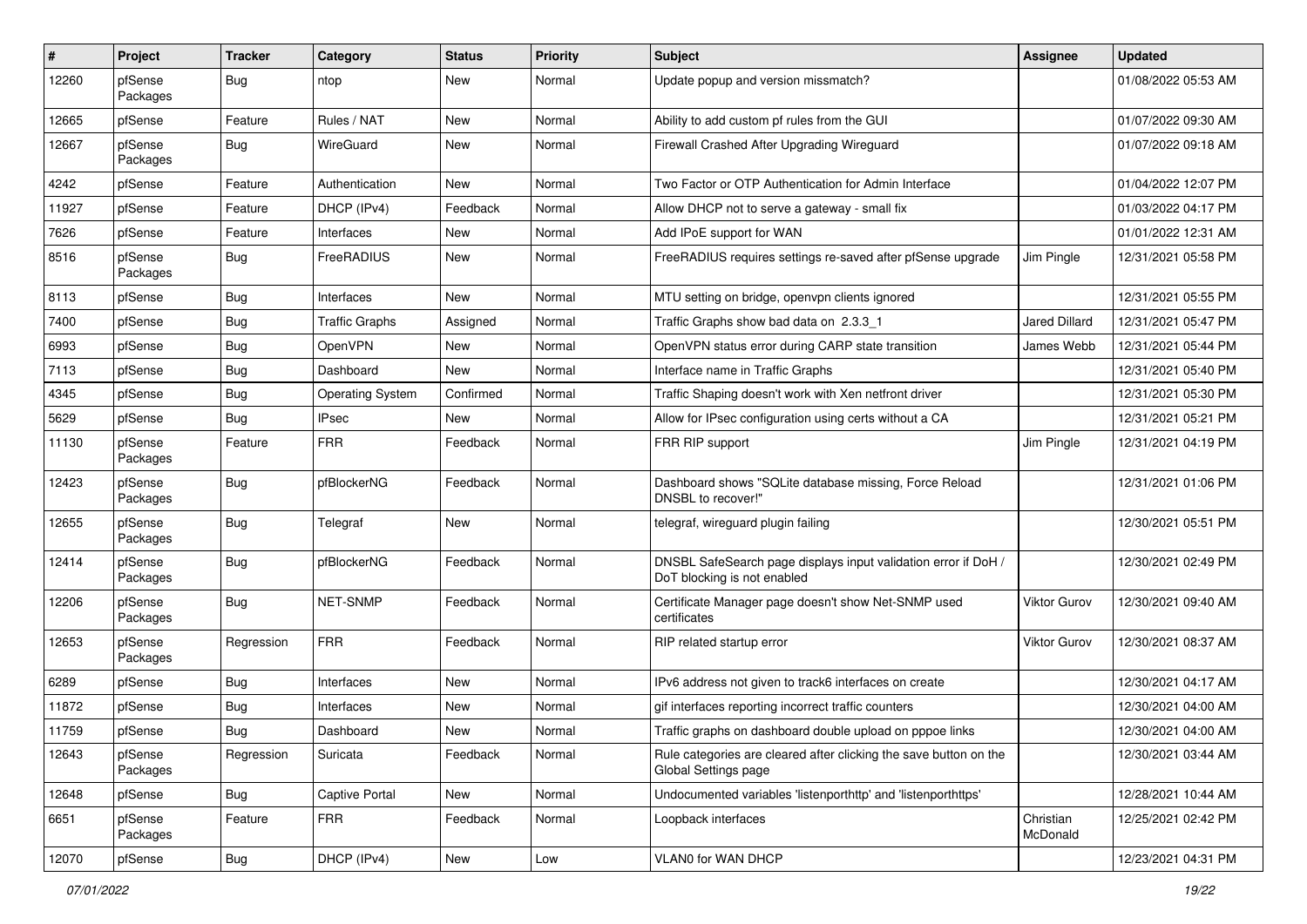| #     | Project             | <b>Tracker</b> | Category                 | <b>Status</b> | <b>Priority</b> | Subject                                                                                                                          | <b>Assignee</b>       | <b>Updated</b>      |
|-------|---------------------|----------------|--------------------------|---------------|-----------------|----------------------------------------------------------------------------------------------------------------------------------|-----------------------|---------------------|
| 12264 | pfSense<br>Packages | Bug            | Squid                    | Feedback      | Low             | Stray <table> line in squid monitor.php</table>                                                                                  | <b>Viktor Gurov</b>   | 12/23/2021 10:53 AM |
| 11098 | pfSense<br>Packages | Bug            | Backup                   | Feedback      | Normal          | Backup Files and Directories plugin crashes firewall if /root<br>specified as backup location                                    | <b>Viktor Gurov</b>   | 12/23/2021 10:45 AM |
| 10732 | pfSense             | Feature        | <b>High Availability</b> | New           | Very Low        | Warning banner for secondary HA node                                                                                             |                       | 12/23/2021 03:34 AM |
| 12513 | pfSense<br>Packages | Feature        | WireGuard                | New           | Normal          | WireGuard Utilization Status (Beyond Active Connection)                                                                          | Christian<br>McDonald | 12/22/2021 08:40 PM |
| 12473 | pfSense             | Feature        | <b>IPsec</b>             | <b>New</b>    | Normal          | Allow user adjustment of IPsec Keep Alive periodic checks                                                                        |                       | 12/22/2021 05:59 AM |
| 12215 | pfSense             | Regression     | OpenVPN                  | Feedback      | Normal          | OpenVPN does not resync when running on a gateway group                                                                          |                       | 12/22/2021 05:49 AM |
| 11588 | pfSense             | Feature        | WireGuard                | New           | Low             | Automatically suggest next IP address in Wireguard interface<br>subnet when creating a peer                                      |                       | 12/22/2021 03:35 AM |
| 12625 | pfSense             | Feature        | Logging                  | <b>New</b>    | Normal          | Granular logging options for default firewall rules.                                                                             |                       | 12/21/2021 06:39 PM |
| 8827  | pfSense<br>Packages | Bug            | squidguard               | New           | Normal          | Squidguard: ACL redirect modes 'redirect' and 'err page' send<br>unresolvable URLs to the client.                                | Viktor Gurov          | 12/21/2021 05:49 AM |
| 11738 | pfSense<br>Packages | Regression     | squidguard               | Feedback      | Normal          | SquidGuard 1.16.18_17 Not Filtering Blacklist No-Transparent<br>Mode                                                             | <b>Viktor Gurov</b>   | 12/21/2021 05:48 AM |
| 11960 | pfSense             | Bug            | Gateway Monitoring       | Feedback      | Normal          | Gateway Monitoring Traffic Goes Out Default Gateway                                                                              |                       | 12/20/2021 05:43 AM |
| 7152  | pfSense             | Bug            | <b>DNS Resolver</b>      | New           | Normal          | Unbound / DNS Resolver issue if "Register DHCP static<br>mappings in the DNS Resolver" set before wildcard DNS custom<br>options |                       | 12/18/2021 04:59 PM |
| 5849  | pfSense             | Bug            | CARP                     | <b>New</b>    | Normal          | Routing fail on CARP IPsec                                                                                                       |                       | 12/18/2021 04:41 PM |
| 7235  | pfSense             | Bug            | <b>IPsec</b>             | New           | Normal          | 4860 has not got significant IPsec performance rising with<br>enabled HW acceleration                                            | Luiz Souza            | 12/18/2021 04:32 PM |
| 12608 | pfSense<br>Packages | Bug            | WireGuard                | New           | High            | WireGuard tunnels monitored by dpinger causing system to stop<br>routing completely in certain situations                        | Christian<br>McDonald | 12/16/2021 03:14 PM |
| 12581 | pfSense             | Regression     | DHCP (IPv6)              | New           | Normal          | CARP IPv6 assigned address does not get advertised to<br>endpoints with RADV                                                     |                       | 12/16/2021 02:34 PM |
| 12602 | pfSense             | Feature        | <b>Dynamic DNS</b>       | New           | Normal          | DHCPv6 should allow DDNS Client updates for hosts                                                                                |                       | 12/15/2021 11:00 AM |
| 12600 | pfSense             | Feature        | Aliases / Tables         | New           | Normal          | allow custom mask for a network alias created from a FQDN                                                                        |                       | 12/15/2021 10:50 AM |
| 11054 | pfSense<br>Packages | Bug            | FreeRADIUS               | Assigned      | Normal          | Check Client Certificate CN not working as described                                                                             | <b>Viktor Gurov</b>   | 12/14/2021 07:22 AM |
| 7387  | pfSense             | Bug            | Dashboard                | New           | Low             | New Traffic Graph in dashboard resets inverted view to normal<br>view                                                            | <b>Jared Dillard</b>  | 12/11/2021 08:14 PM |
| 3796  | pfSense             | <b>Bug</b>     | Diagnostics              | Confirmed     | Normal          | States summary fails and is very slow with large state tables                                                                    |                       | 12/11/2021 08:03 PM |
| 4604  | pfSense             | <b>Bug</b>     | <b>NTPD</b>              | New           | Normal          | NTP time server entries may or may not work, depending upon<br>interfaces selected when configuring NTP service                  |                       | 12/11/2021 07:59 PM |
| 1738  | pfSense             | <b>Bug</b>     | Backup / Restore         | New           | Very Low        | Restore fails when username in backup is not matching                                                                            |                       | 12/11/2021 07:51 PM |
| 1667  | pfSense             | Bug            | L <sub>2</sub> TP        | New           | Normal          | L2TP server does not respond properly from a CARP VIP                                                                            |                       | 12/11/2021 07:43 PM |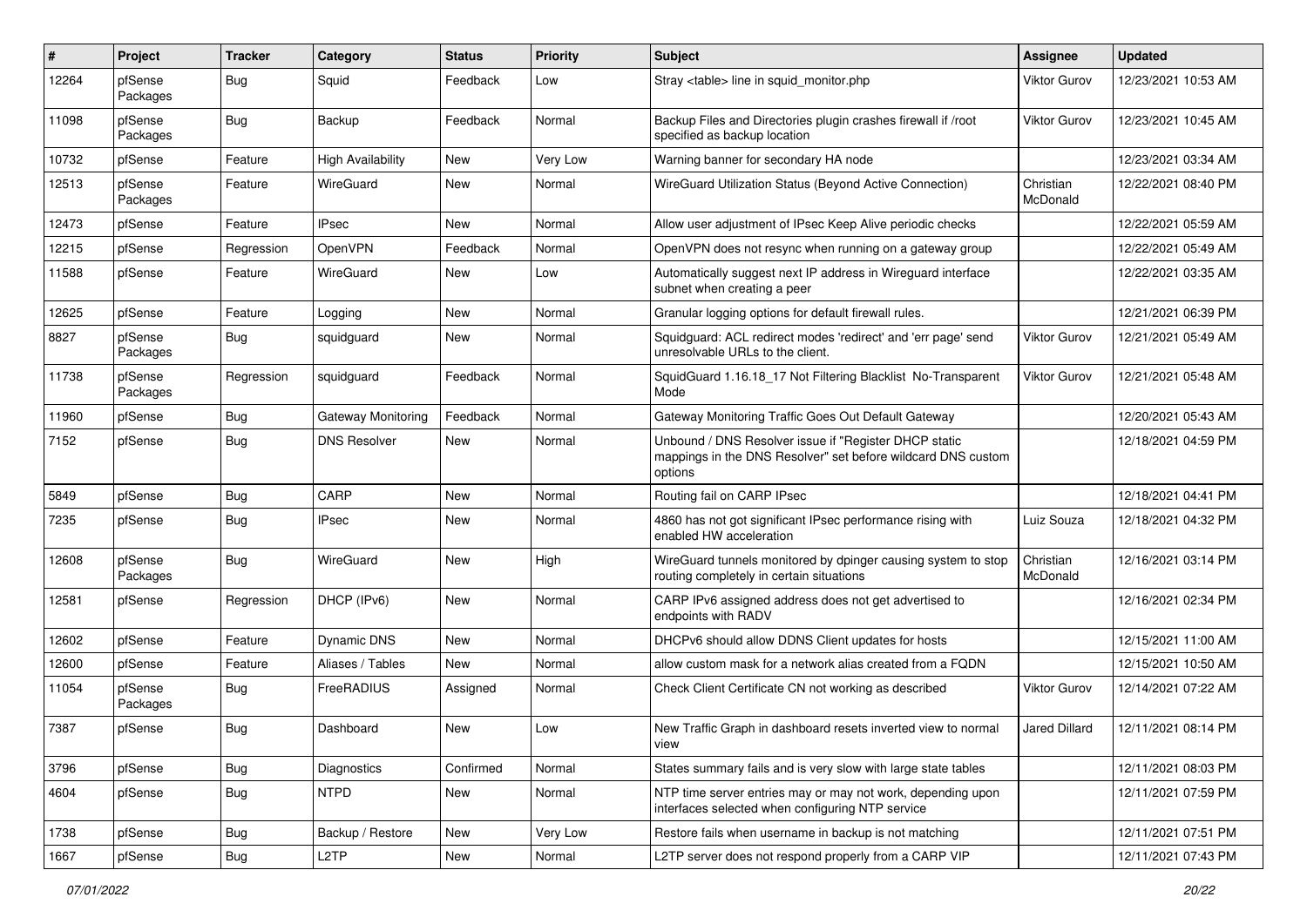| #     | Project             | <b>Tracker</b> | Category                | <b>Status</b>                 | <b>Priority</b> | <b>Subject</b>                                                                                                            | Assignee              | <b>Updated</b>      |
|-------|---------------------|----------------|-------------------------|-------------------------------|-----------------|---------------------------------------------------------------------------------------------------------------------------|-----------------------|---------------------|
| 12091 | pfSense             | Feature        | Authentication          | <b>New</b>                    | Normal          | RFE: Add support for sssd authentication                                                                                  |                       | 12/10/2021 04:55 PM |
| 12552 | pfSense             | Bug            | OpenVPN                 | <b>New</b>                    | Normal          | "Pull DNS" option within OpenVPN client does not cause<br>pfSense to use DNS servers assigned by remote OpenVPN<br>server |                       | 12/08/2021 08:45 AM |
| 12573 | pfSense<br>Packages | Feature        | New Package<br>Request  | <b>New</b>                    | Normal          | Dashboard widget with external connection map                                                                             | aleksei<br>prokofiev  | 12/07/2021 07:38 AM |
| 12570 | pfSense Docs        | Correction     | General                 | <b>New</b>                    | Normal          | Active appliance list missing 6100                                                                                        |                       | 12/06/2021 11:41 AM |
| 12565 | pfSense Docs        | New Content    | OpenVPN                 | <b>New</b>                    | Normal          | Document new "Duplicate Connection Limit" option on OpenVPN<br>server instances                                           | Jim Pingle            | 12/06/2021 08:07 AM |
| 12564 | pfSense             | Feature        | Aliases / Tables        | <b>New</b>                    | Low             | add column to show that an Alias is in use by or not                                                                      |                       | 12/04/2021 07:25 PM |
| 12563 | pfSense             | <b>Bug</b>     | OpenVPN                 | <b>New</b>                    | Normal          | OpenVPN server doesn't support Framed-IPv6-Address RADIUS<br>attribute                                                    |                       | 12/03/2021 11:19 AM |
| 9370  | pfSense Docs        | Correction     | General                 | In Progress                   | Normal          | Update old screenshots                                                                                                    | Jim Pingle            | 12/03/2021 09:55 AM |
| 12547 | pfSense             | Bug            | <b>Operating System</b> | Feedback                      | Normal          | unsheduled system reboot/crash                                                                                            | Mateusz Guzik         | 12/01/2021 01:20 PM |
| 12551 | pfSense             | Feature        | <b>DNS Resolver</b>     | New                           | Low             | Add ability to set DNS resolver search domain list                                                                        |                       | 12/01/2021 11:18 AM |
| 12506 | pfSense<br>Packages | <b>Bug</b>     | Suricata                | Feedback                      | Normal          | Only selected instance is restarted on suppress list change                                                               | <b>Viktor Gurov</b>   | 12/01/2021 04:43 AM |
| 11182 | pfSense<br>Packages | <b>Bug</b>     | <b>NRPE</b>             | <b>New</b>                    | Normal          | NRPE in HA syncs the bind IP                                                                                              |                       | 12/01/2021 02:15 AM |
| 10462 | pfSense<br>Packages | Feature        | <b>LCDProc</b>          | <b>Pull Request</b><br>Review | Normal          | CPU Temp Screen                                                                                                           |                       | 11/29/2021 08:28 AM |
| 12248 | pfSense             | Feature        | Package System          | New                           | Low             | Package Update Availability Notification                                                                                  |                       | 11/28/2021 10:02 AM |
| 12542 | pfSense             | Bug            | Virtual IP Addresses    | <b>New</b>                    | Normal          | Cannot assign a same IPv6 Link-Local address to different<br>interfaces                                                   |                       | 11/25/2021 01:41 AM |
| 11210 | pfSense<br>Packages | Feature        | Suricata                | Feedback                      | Normal          | 3rd party rulesets                                                                                                        | Viktor Gurov          | 11/24/2021 04:21 AM |
| 10404 | pfSense             | Feature        | <b>NTPD</b>             | <b>New</b>                    | Normal          | Consider using chrony for NTP services                                                                                    |                       | 11/23/2021 06:59 PM |
| 12539 | pfSense             | Bug            | Interfaces              | New                           | Low             | Changing VLAN ID for LAN interface in assignments silently fails.                                                         |                       | 11/23/2021 04:12 AM |
| 7096  | pfSense             | <b>Bug</b>     | <b>DNS Resolver</b>     | Feedback                      | Normal          | Unbound fails to start on boot if specific network devices are<br>configured in the "Network Interfaces"                  |                       | 11/22/2021 08:59 AM |
| 12538 | pfSense<br>Packages | Bug            | PIMD                    | <b>New</b>                    | Normal          | PIMD sub-interface bug                                                                                                    |                       | 11/20/2021 09:44 PM |
| 4128  | pfSense             | Feature        | Notifications           | New                           | Normal          | Email notification webgui configuration                                                                                   |                       | 11/18/2021 12:48 PM |
| 12526 | pfSense<br>Packages | Feature        | WireGuard               | New                           | Normal          | <b>WireGuard Widget</b>                                                                                                   | Christian<br>McDonald | 11/17/2021 07:15 AM |
| 12525 | pfSense<br>Packages | Feature        | WireGuard               | New                           | Normal          | WireGuard Tunnel restore configuration                                                                                    | Christian<br>McDonald | 11/17/2021 07:15 AM |
| 12249 | pfSense             | Bug            | Backup / Restore        | New                           | Normal          | HAProxy causing failed ACB backups                                                                                        |                       | 11/15/2021 11:58 PM |